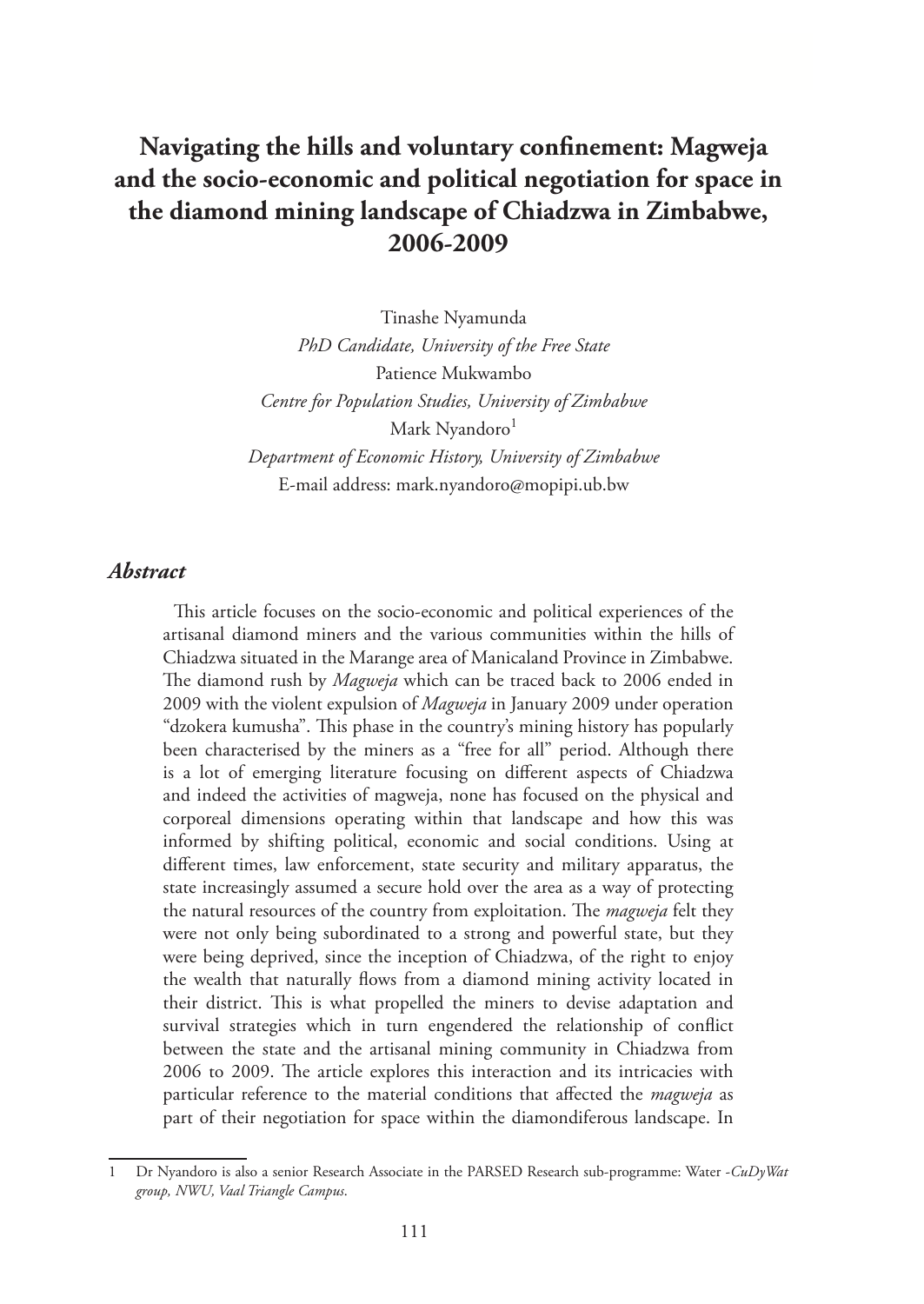the beginning, entry into this lucrative mining enterprise was relatively easier, but later it became increasingly difficult culminating in the eventual expulsion and exclusion of *magweja* from diamond extraction. In the entire period from 2006 to 2009, *magweja* could not construct any settlement or living structures in this habitat which had become a home for many of them. Ironically, for a place that had vast economic potential for all involved, Chiadzwa came to be identified simply as "musango" (bush or thicket) or "kumunda" (the field) where the artisanal miners sought to eke out a living under the literally open, unsheltered landscape. The article thus characterises *magweja's* entry into the highly policed and increasingly militarised Chiadzwa fields as acquiescing to voluntary confinement. It also traces the trajectory of individual and collective experiences and memories of *magweja* as a specific and important factor in the early diamond extraction narratives. State involvement is perceived and portrayed as a bane to the economic well-being of the local community.

**Keywords**: Zimbabwe; State; Police and army; Chiadzwa; Artisanal mining community; *Magweja*; Diamond mining; Water; Health and disease.

# **Introduction**

Using primary sources and oral interviews held mostly with informal diamond miners but also with traders, state security and law enforcement agents as well as residents of Chiadzwa (See Image 4 - Area Map of Chiadzwa in Marange) and its surrounding areas, the article focuses on the experiences of the highly transitory artisanal mining community that emerged and inhabited the hills of Chiadzwa between 2006 and early 2009. Some of the miners were artisanal (*Magweja and magwejelina - colloquial for male and female informal artisanal miners respectively*) in the sense that they employed relatively cheap, easily accessible and rudimentary most common digging tools such as *mugwara* (iron rod). New miners easily learnt its usage and became more efficient with experience. This tool was more appropriate and portable in comparison to a pick given that *Magweja* had to evade law enforcement officers at a moment's notice. The *Magweja* also tended to be highly transient or temporary as their mining activities were increasingly criminalised leading to violent influx-control and authority asserting operations. Aware of impending law enforcement or military operations which often expelled the miners from the area, the traffic to and from Chiadzwa therefore tended to be highly mobile. It must be noted that at times, especially in the early days of the commencement of the diamond rush in 2006, the activities of the miners were tolerated and even encouraged by different arms of the state such as the Ministry of Mines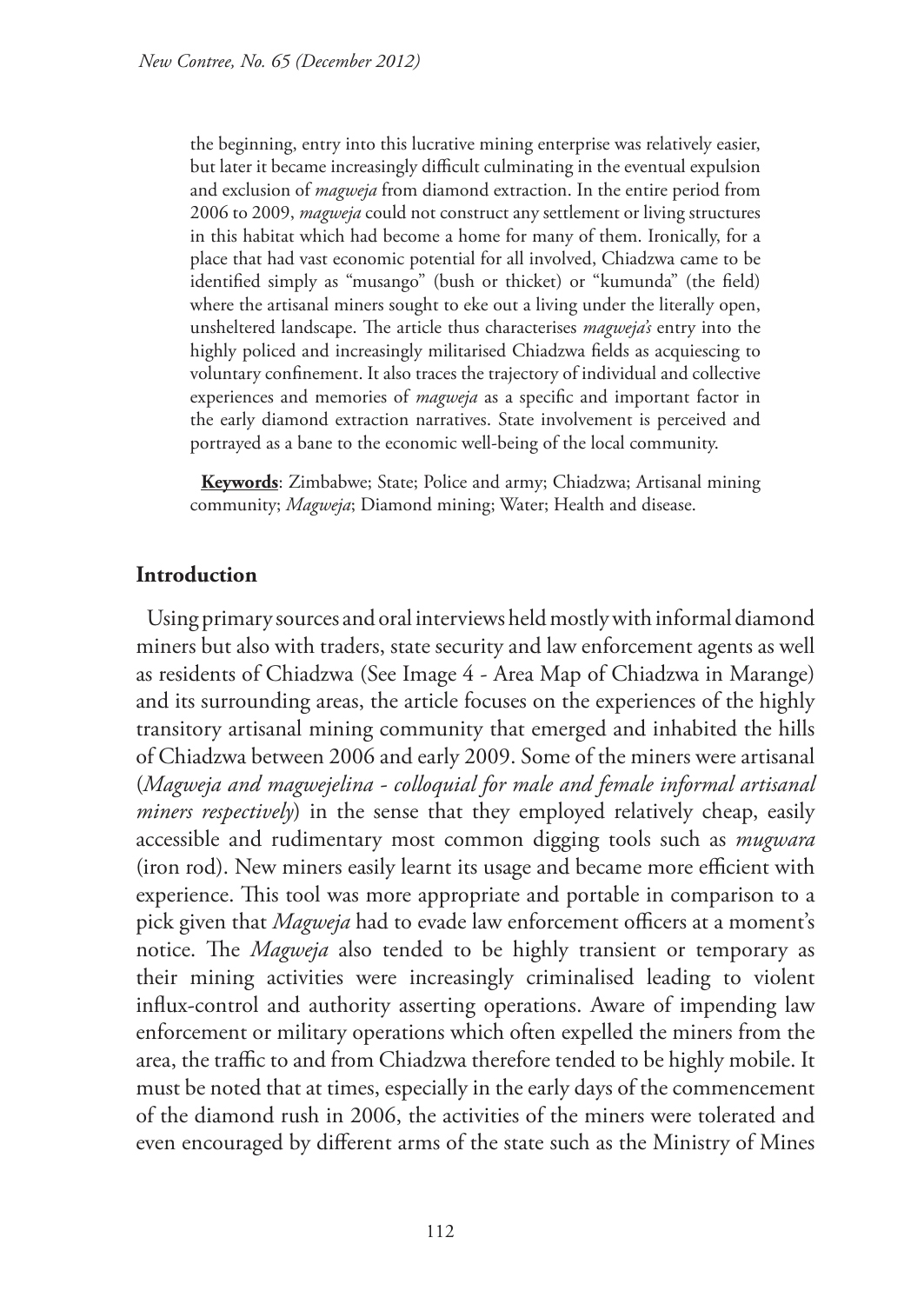and the Minerals Marketing Corporation of Zimbabwe (MMCZ)2 - one of the role players with overarching influence on the world of the artisanal diamond miners. As Image 1 shows, mining which relied mainly on the use of shovels was carried out in an environment of relative freedom because at this stage the activity was not perceived as illegal.

Image 1: Zimbabwe's Marange Diamond Miners in 2006



Source: P Hunt, "Zimbabwe's 'Conflict Diamonds' Controversy and the Flawed Kimberley Process in Marange Fields", p. 1, *The New York Times*, December 2011.

However, police action after 2006 increasingly suggested that the operations of the informal miners were illegal. To negotiate their space and navigate the landscape, the communities of miners inhabiting the hills of Chiadzwa, in digging as well as marketing the precious mineral, tended to be cautious in their approach because they were suspicious of the political intentions of the arms of the state that wielded authority in the mining sector.

Drawing on concepts such as anti-structure and anti-society<sup>3</sup> as well as focusing on survival strategies adopted to cope with the harsh conditions of

<sup>2</sup> The MMCZ was established as the sole marketing and selling agent for all minerals produced in Zimbabwe with the exception of Gold and Silver. However, with the recent economic policy overhaul, the marketing of minerals is no longer restricted to MMCZ only. Any miner can sell their product as they wish.

<sup>3</sup> These concepts are borrowed from MAK Halliday, *Language as social semiotic* (Baltimore, University Park Press, 1978) and R Saunders, "Geologies of power: Blood diamonds, security politics and Zimbabwe's troubled transition", M Clarke & C Bassett (eds.), *Legacies of liberation: Post-colonial struggles for a democratic Southern Africa* (Cape Town, HSRC Press, 2011); S Nyota & F Sibanda, "Digging for diamonds, wielding new words: A linguistic perspective on Zimbabwe's 'Blood Diamonds'", *Journal of Southern African Studies*, 38(1), March 2012, pp. 129-144.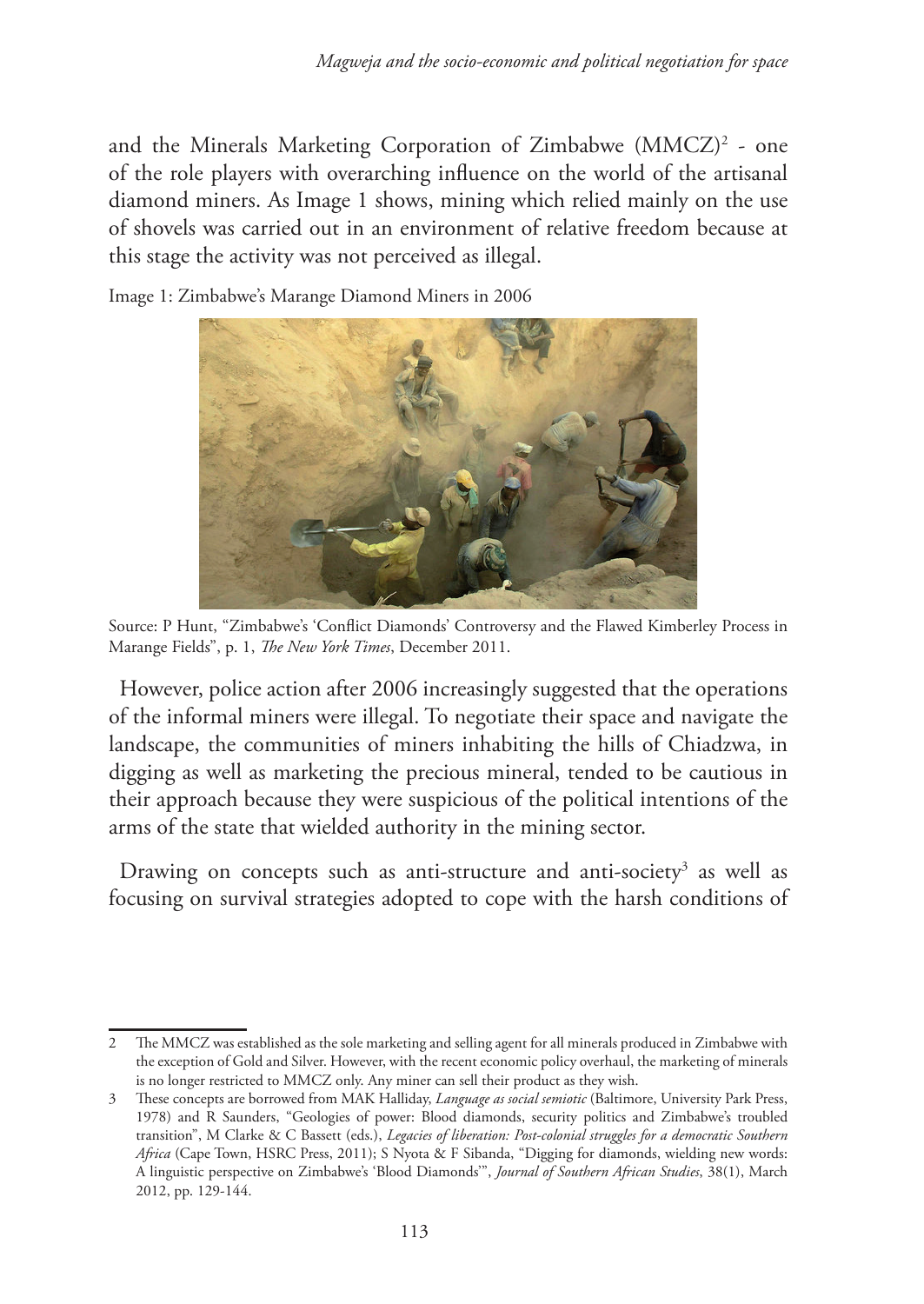artisanal mining $\mathrm{^4}$  the article investigates from a multidisciplinary perspective how the Chiadzwa mining community navigated and interacted with the diamond mining landscape. Anti-society is applied to those communities whose practices are generally regarded by the wider society as not conforming to accepted norms of legal and social codes of conduct. The article also examines the role of the State in facilitating the rush onto Chiadzwa and how it employed systemic violence to control the influx of people and establish boundaries of habitation, movement and operation within the mining fields. In response, the miners employed various tactics such as evasion of police and army officers, bribing authorities, forming syndicates with the police and army officers stationed to guard the boundaries of the fields or locals who knew how to navigate the area. Their tactics also included partnering with powerful and influential politicians to seek protection, as well as other strategies involving circumspect tactics utilised in other artisanal mining activities such as gold panning. These survival strategies which were employed to evade state power illustrate how the miners were able to "organise" and "build" some fortresses in this environment. In affirming their agency, the miners however struggled to constantly contest and negotiate their space in a terrain that attracted so much political attention. Ultimately, the daily operating environment in the field affected the *Magweja* in terms of such issues as hygiene, injury, illness, death and spirituality as well as altering notions of humanity and society for their mobile and transient communities.

The article is divided into two sections. The first section focuses on the "discovery" of diamonds (*ngoda*) in Chiadzwa, mineral extraction and analyses how the rush into Chiadzwa produced an artisanal mining community which stimulated some intended and unintended responses from the State. In a article published in 2012, Nyamunda and Mukwambo examine how the Zimbabwe African National Union-Patriotic Front (ZANU-PF) government appealed to the indigenisation discourse to justify their initial support for this informal mining community from which they hoped to gain both political mileage and reap material benefits.5 However, the state's failure to effectively

We also borrowed this approach from L Renshaw, "The scientific and affective identification of Republican civilian victims from the Spanish civil war", *Journal of Material Culture*, 15(4), 2010, pp. 449-463; See also J Fontein, "Between tortured bodies and resurfacing bones: The politics of the dead in Zimbabwe", *Journal of Material Culture*, 15(4), 2010, pp. 423-448 and C Krmpotich, J Fontein & J Harries, "The substance of bones: The emotive materiality and affective presence of human remains, *Journal of Material Culture*, 15(4), 2010, pp. 371-384.

<sup>5</sup> T Nyamunda and P Mukwambo, "The state and the bloody diamond rush in Chiadzwa: Unpacking the contesting interests in the development of illicit mining and trading, c. 2006-2009", *Journal of Southern African Studies*, 38(1), March 2012, pp. 145-166.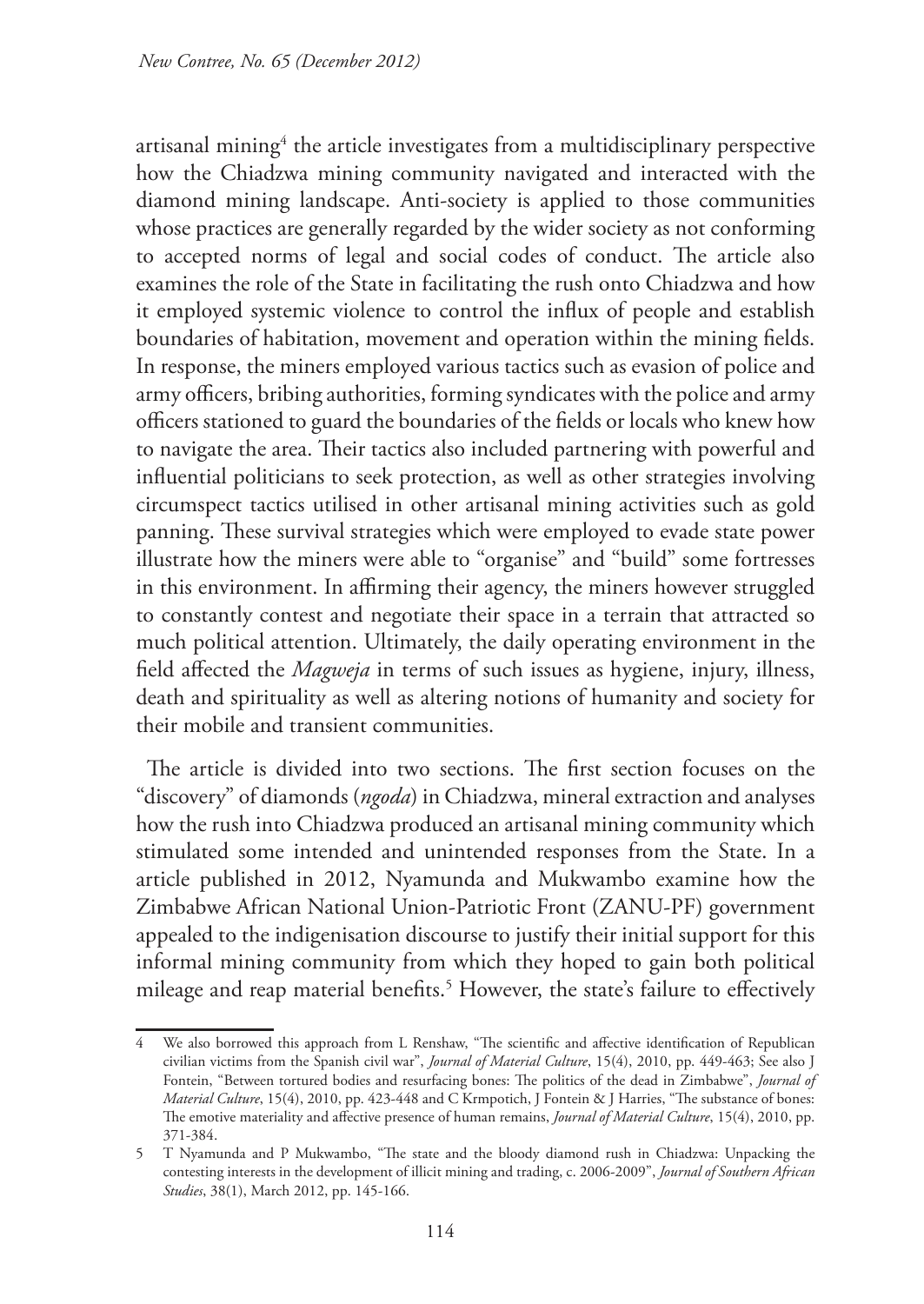regulate and extract profits from the country's rich mining sector saw it increasingly shifting towards criminalising mining activities. Its intervention in this nascent community became increasingly characterised by violence. The artisanal miners settled in open spaces where they could not construct any shelter because of the security threat of doing so. They also could not access at least the basic social services to which they were generally accustomed in their places of origin. Exposed to a literally open and rather hostile environment, the emerging community was conceived, in Halliday's conceptualisation, as an "anti-society" because they were forced to adopt new modes of survival and societal interactions dictated by the insecure conditions prevailing in the diamond fields.<sup>6</sup>

The second section evaluates the experiences of this community and its relationship with the Chiadzwa landscape. Although driven by largely economic reasons, the lived experiences of the *Magweja* in Chiadzwa produced very interesting corporeal dynamics - a major justification of this study. Within this community different categories and classes of people emerged as a consequence of the proliferation of the artisanal mining activities. There were buyers, transient artisanal miners hoping for a quick strike and those who regarded themselves as relatively permanent and seasoned *Magweja* (some of them were *makorokoza* - a term used for illegal artisanal gold miners that had also operated in the Kadoma, Chimanimani and other areas) the majority of whom had adopted various means of survival and the "rules" of the "game" in the field.7 State security and law enforcement personnel largely determined the *Magweja's* living patterns and operations.

The police and army officers were also directly or indirectly responsible for limiting the *Magweja's* access to basic amenities such as clean water, decent food, sanitation, health delivery and other essentials. Because of the cordoning of Chiadzwa, it was difficult for *Magweja* to access the nearby Odzi River for drinking and bathing water because there was often a heavy police presence. As such, they would go for days, even weeks without bathing and sometimes they would have to buy drinking water from informal traders who infiltrated the hills. This forced them to have recourse to whatever was available, for instance, polluted or contaminated water from unprotected shallow wells, "bush" toilets, outdoor camping, smuggled and sometimes stale food brought

<sup>6</sup> M Haliday, *Languages as social semiotics* (London, Edward Arnold, 1978).

<sup>7</sup> Interview with Musweweshiri, Chakohwa shopping centre, 9 August 2008. NB Musweweshiri is not his real name. All names of respondents interviewed for this article are pseudonyms. *Makorokoza* (plural) and *korokoza* (singular).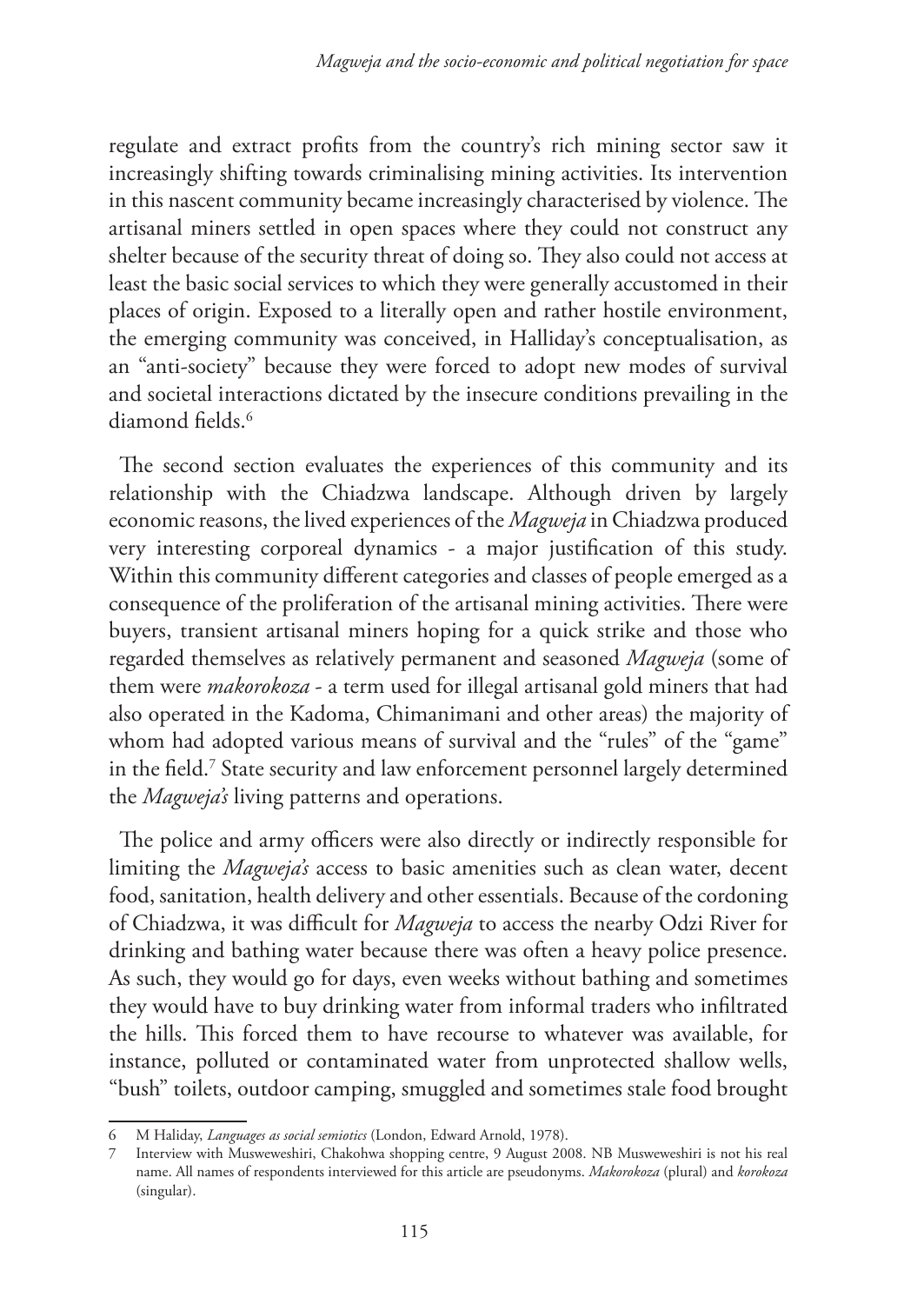in by informal traders or "vendors".8 These conditions compromised their general state of health, especially during the cholera outbreak of 2008-2009.<sup>9</sup> Within Chiadzwa, where no direct attention was given to amenities provision, the situation was bad. Such experiences took their toll on the community of *Magweja* with long-lasting physical, spiritual and emotive legacies. These experiences reveal, on the one hand, state efforts to interact with the miners and on the other, the artisanal mining community in Chiadzwa's resilience in coping with an otherwise difficult operating environment. While the central state appeared at times to tolerate and include artisanal mining activities in Chiadzwa, it did so under the conditions it determined. These conditions involved heavy police control and the *Magweja* had to be excluded from normal society to operate in a secluded cordoned area. Although the human boundaries installed through police and army presence were relatively fluid as these state personnel asserted their own agency by sometimes exploiting the *Magweja* through demanding bribes or using their position of authority to demand proceeds from the miners' successful strikes, they would be forced to comply with their call for duty when operations were announced. For the *Magweja*, the option was to be "voluntarily confined", in the field while mining and navigating authority as Givemore (a *gweja*) noted, then leave once a strike has been made or after realising that they were not so lucky.

#### *The State, the diamond rush and the emergence of Magweja in Chiadzwa*

Before 2006, the existence of diamonds was known by a few individuals that may have included high level state officials. Existing evidence shows that a mining conglomerate known as De Beers<sup>10</sup> (a corporation set up by Cecil John Rhodes for the purpose of exploiting diamond mines in South Africa, and in Zimbabwe during the period of this study) operated in Chiadzwa from 1994 to 2006 under three-four year prospecting licenses. Upon the expiration of the last one in early 2006, another company called the African Consolidated Resources (ACR)11 - an AIM-listed multi-commodity resource

<sup>8</sup> Interview with Musweweshiri, Chakohwa shopping centre, 9 August 2008.

<sup>9</sup> M Nyandoro, "Historical overview of the cholera outbreak in Zimbabwe (2008-2009)", *Journal for Contemporary History*, 36(1), 2011, pp. 154-174.

<sup>10</sup> The establishment of De Beers consisted as a parallel effort of setting up a cartel with other producers in order to control international prices of diamonds.

<sup>11</sup> The ACR utilises its first mover advantage to establish a formidable balance sheet of world class assets at various stages of development. With over 12 key mining projects covering gold, nickel, platinum, copper, phosphate and diamonds, the Company is focussed on developing these important strategic assets for the benefit of all stakeholders.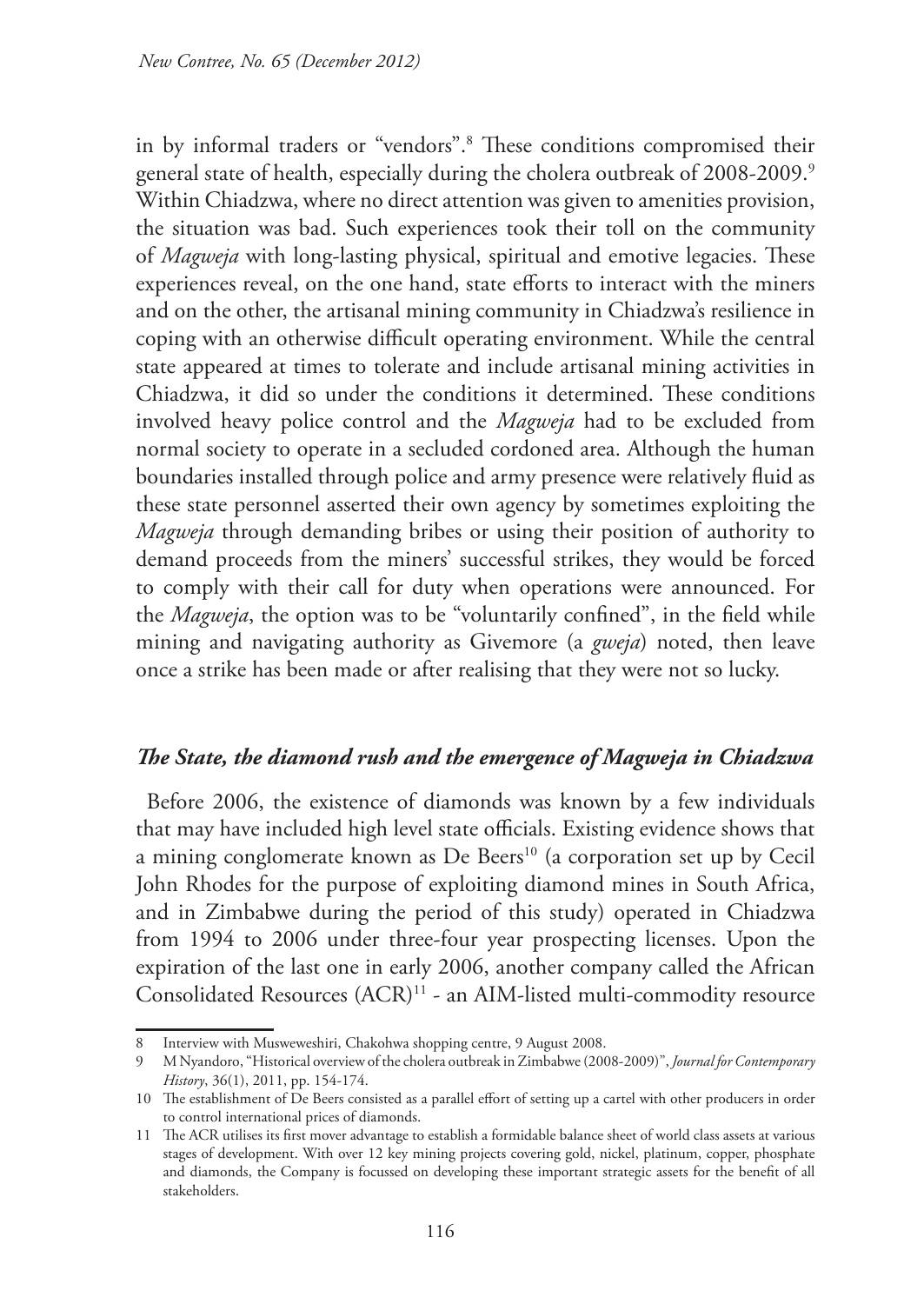development company focused on Zimbabwe since 2004 - briefly took over until its operations were disturbed in early 2007 by powerful ZANU-PF politicians who were campaigning for the harmonised elections of 2008. Appealing to empowerment and indigenisation discourses as part of their election strategy, Chris Mushowe and his campaign team accused the ACR of being dominated by British capital and encouraged local villagers to start mining in place of "foreign" mining capital "as long as it benefited the local inhabitants' families". This move opened up the diamond landscape to a huge influx of *Magweja*. 12 The period that witnessed the massive influx of *Magweja* and *magwejelina* was generally regarded as the "free for all" phase as depicted in Image 2. These mining activities that were initially sanctioned by the state were however increasingly criminalised by 2007, hence the generic reference to the miners as "illegal".





Source: C Hove, "The many diamonds of Chiadzwa", 25 November 2008 at http://www.newzimbabwe. com/pages/mines44.19067.html, Accessed on 14 December 2012.

The diamond rush was in part prompted by the economic crisis that manifested itself through the first hyperinflation of the twenty-first century and one of the worst in global history. It was also compounded by an increasing unemployment rate that reached a peak of about over 94 percent by 2009.<sup>13</sup> These factors culminated in a political crisis in the post-2000 period whose negative consequences included, among others, violence, displacement and insecurity.14 The political intolerance of the state was visible through political

<sup>12</sup> See T Nyamunda and P Mukwambo, "The state and the bloody rush in Chiadzwa", p. 7.

<sup>13</sup> B Raftopolous, "The crisis in Zimbabwe, 1998-2008", B Raftopolous & AS Mlambo, *Becoming Zimbabwe* (Harare, Weaver Press, 2009), p. 219.

<sup>14</sup> D Potts, "Internal migration in Zimbabwe: The impact of livelihood destruction in rural and urban areas", J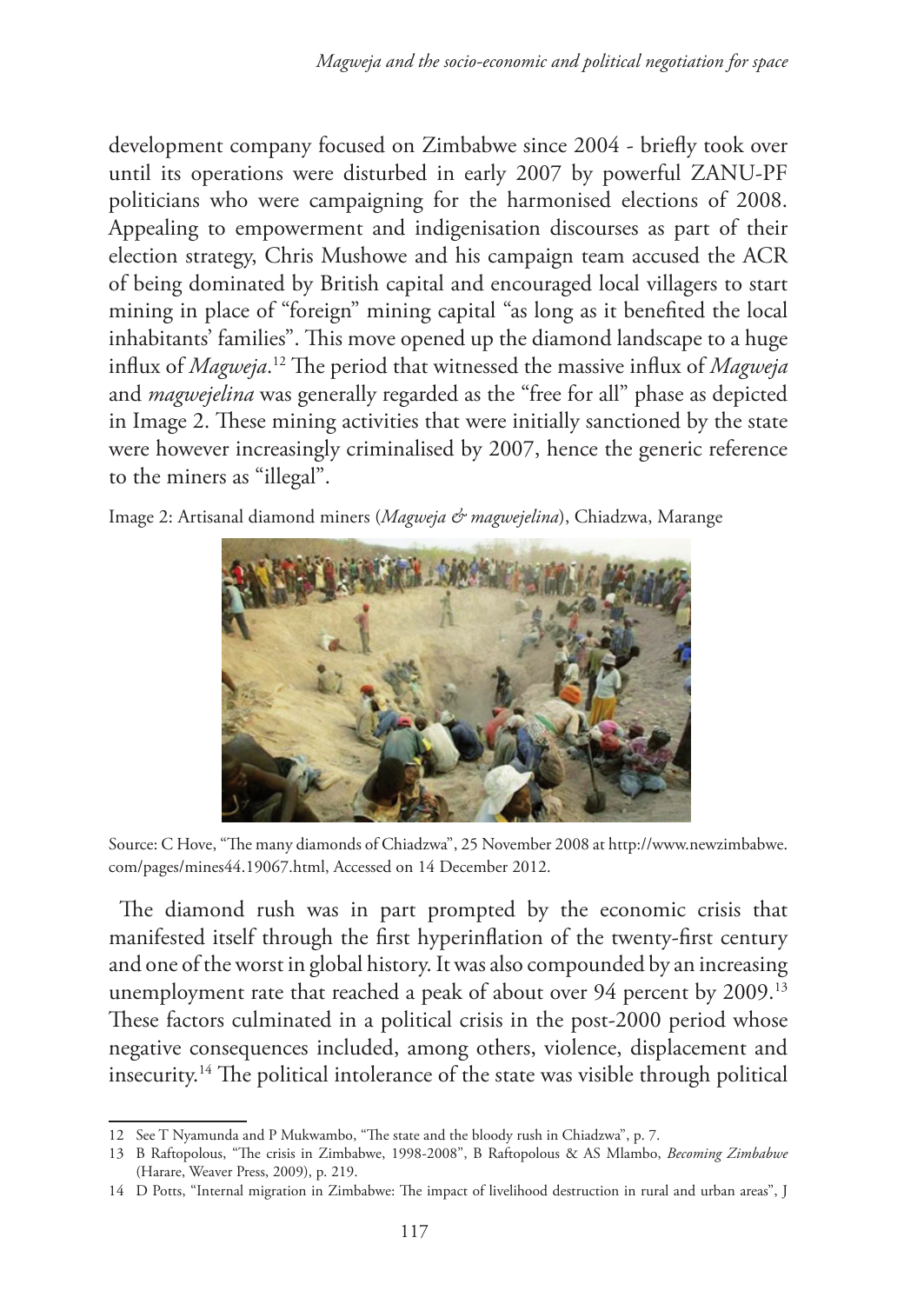persecution, a good example being operation *Murambatsvina*15 (clean the filth) of 2005 as well as the growing food insecurity in the rural areas. Given the worsening circumstances, some people found Chiadzwa to be an attractive economic alternative.

Some of the local people involved in mining supported the government of Zimbabwe's black empowerment for various reasons. These included some support, but not dominant support for ZANU-PF for personal aggrandizement and for others, an alternative opportunity to earn a living. One supporter of the policy who was also a *gweja* indicated how "the government favored us [Black Zimbabweans] to mine" instead of the ACR which was perceived to be a foreign mining corporation - a claim the ACR officially denied.16 However, some villagers viewed this as populist rhetoric and others like one of our interview respondents, Morgan, who was skeptical about the polcy as "just politicking which we had to exploit as long as it lasted".17 Morgan was aware that they had to be involved in *chigweja* (the process of informal mining) because the ZANU-PF government sometimes sympathised with the activity. In the ensuing election, Mushowe nonetheless lost to the Movement for Democratic Change (MDC) representative.<sup>18</sup> Notwithstanding the electoral defeat, the political populism of the Mushowe campaign team partly resulted in a frenzied diamond rush which led to new "communities" of artisanal miners and dealers being forged at Chiadzwa.19

In response to the sudden rush onto Chiadzwa, different arms of the state, particularly the law enforcement agencies, were deployed to monitor and sometimes flush out some *Magweja*. Whilst some sections of the state appeared to support the *Magweja*, others apparently feared the transformation of this group into an organised and autonomous mining force. These different approaches to Chiadzwa point to the fragmentary nature of the state. The politics surrounding Chiadzwa was partly summarised by Saunders as literally

Crush & D Tevera (eds.), *Zimbabwe's exodus crisis, migration, survival* (Cape Town, Unity Press, 2010).

<sup>15</sup> Operation *Murambatsvina* literally meant "clean the filth" or as it was known in official circles, "operation restore order". Apparently it was meant to displace the growing mass of urban opposition to prevent them from voicing their discontent and also to reduce their capacity and access to vote. It has also been argued that the operation was also meant to conceal the deteriorating housing situation and social service provision in the city. For detail on *Murambatsvina* see F Musoni, "Operation Murambatsvina and the politics of street vendors in Zimbabwe", *Journal of Southern African Studies*, 36(2), 2010.

<sup>16</sup> Interview with Robert, Chaseyama, Chimanimani, 10 February 2007. See also T Nyamunda and P Mukwambo, "The State and the bloody rush in Chiadzwa".

<sup>17</sup> Interview with Morgan, Nyanyadzi, 10 February 2007.

<sup>18</sup> T Nyamunda and P Mukwambo, "The State and the bloody diamond rush in Chiadzwa", p. 7.

<sup>19</sup> S Nyota and F Sibanda, "Digging for diamonds, wielding new words", p. 2.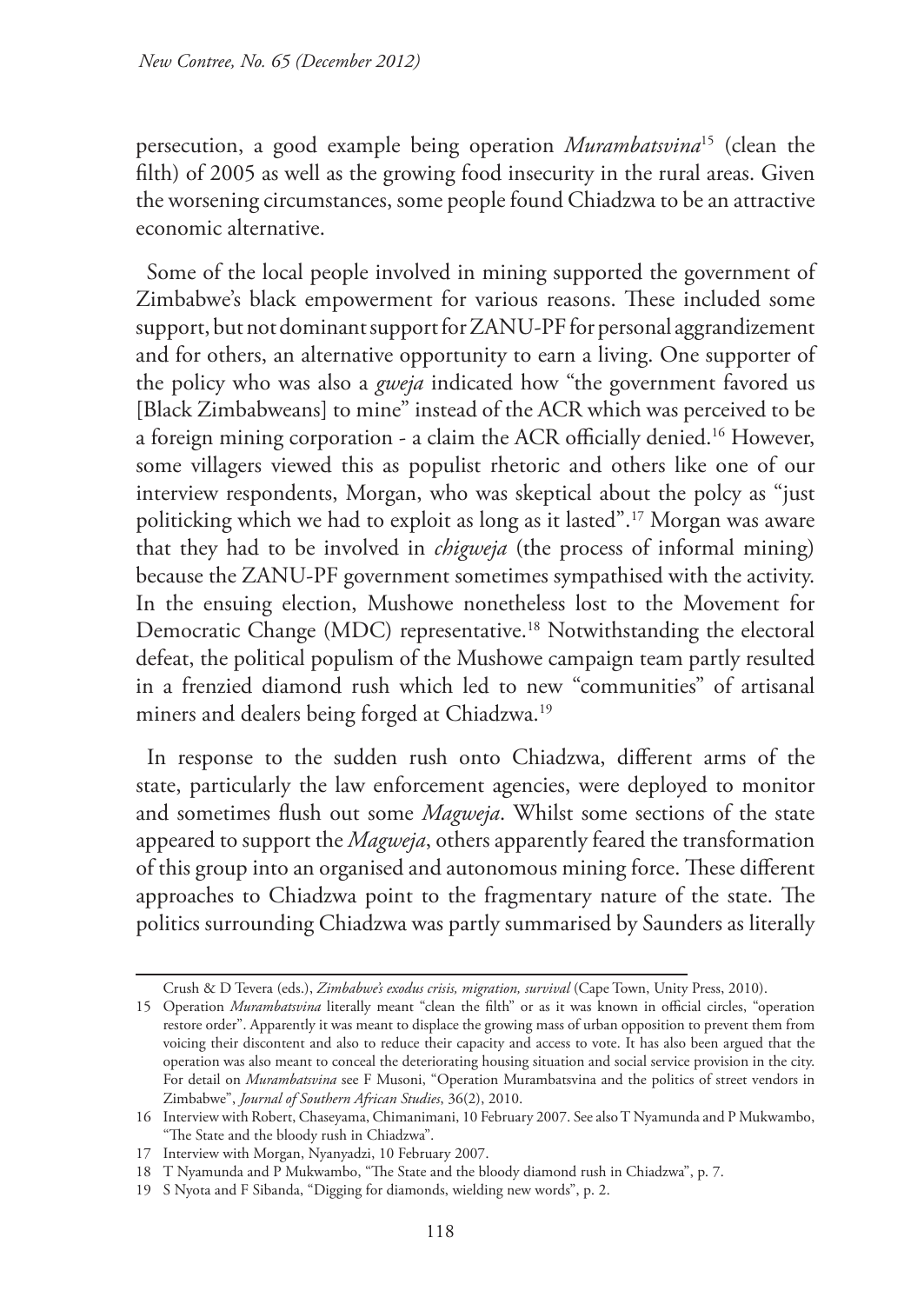depicting "geologies of power" in reference to the centrality of Chiadzwa diamond deposits to the national political-economic discourse from 2006.<sup>20</sup> ZANU-PF intended to ensure that the proceeds of diamonds were gradually under the control of powerful members of their establishment in case of any political power shift following the elections of 2008. The Party managed to secure the diamond fields in early 2009, just before the creation of the Government of National Unity (GNU). As such, media reports indicated how the very miniscule proceeds from the sale of diamonds contributed to the fiscus. It is assumed that only a few powerful politicians, clients of the companies that were eventually granted control of the fields such as Canadile Holdings and Mbada Diamonds, benefitted directly from the mineral exploitation. Although different arms of the state, notably the MMCZ, the Zimbabwe Mining Development Corporation (ZMDC) - a state enterprise created to exploit any mining opportunities that may arise - law enforcement agents and security forces, among others, expressed contesting interests at different levels, official policy was expressed through the initial ambivalence of the central state whose concern for Chiadzwa only increased after the March 2008 elections. Nonetheless, whatever the shifting position of the state, the one constant thing from 2006 was the relative confinement of *Magweja* and their interaction with other groups in the field. *Magweja* activities were to some degree monitored and influenced by the occasional use of state violence as a control measure. The community of informal miners and traders that had been allowed to thrive was eventually violently jettisoned with the tenacity only comparable to operation *Murambatsvina* when ZANU-PF decided to effectively harness the fields for their own purposes.

Certainly, negotiating with different arms of the state as well as shifting policies of the central state defined the boundaries of the transitory community. Some *Magweja* were very aware of this situation. One Peter, of Chaseyama village, observed that:<sup>21</sup>

The government only allowed us to mine hoping to benefit somehow. We knew this but we only came here because of hunger and nothing else. Although some people hoped the situation was permanent, we had the feeling that we were fooling ourselves, and … Chiadzwa was never meant to last for *Magweja*.

<sup>20</sup> R Saunders, "Genealogies of power: Blood diamonds, security politics and Zimbabwe's troubled transition", M Clarke & C Bassett (eds.), *Legacies of liberation: Post-colonial struggles for a democratic Southern Africa* (Cape Town, HSRC Press, 2011).

<sup>21</sup> Interview with Peter, Chaseyama, 9 August 2007.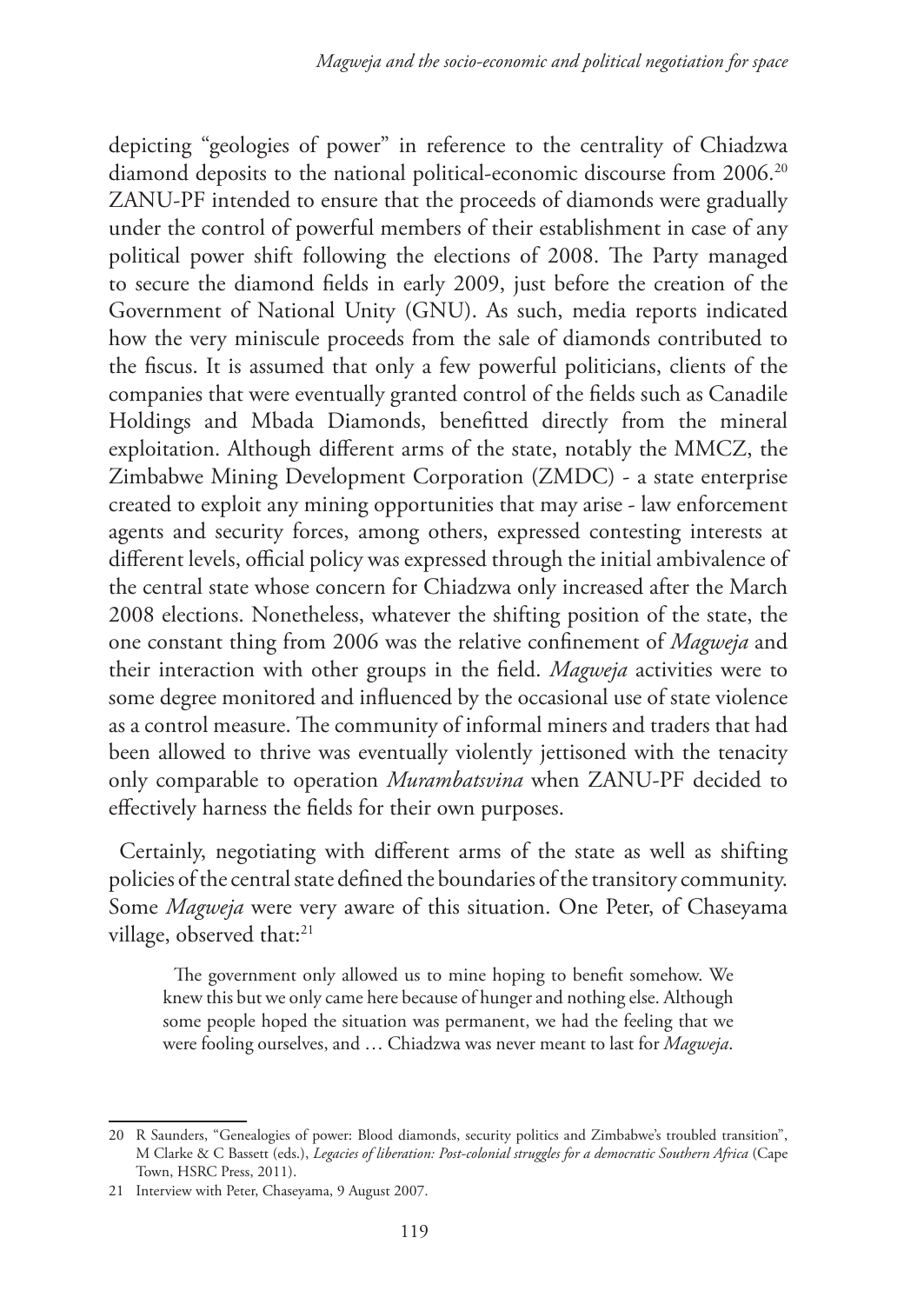Another *gweja*, Agrippa, noted that:<sup>22</sup>

... diamonds were a gift from the ancestors who realised our economic suffering but we knew that the government would eventually dispossess us of this heritage.

While *Magweja* constantly negotiated for space within the Chiadzwa landscape, utilising the evolving networks with some degree of success, it was clear from the start that the state was steadily assuming hegemonic influence and that the relationship between the two parties was very unstable and sometimes unpredictable.

The artisanal mining community thus found itself operating within a harsh and tightly monitored political environment in which it had to navigate the deliberate power relations and client networks in order to survive. As Katsaura has noted, the *Magweja* quickly evolved codes to evade and negotiate with authority and utilise the networks availed to them by shadow state elements.23 Just like some state officials, they also "instrumentalised" the perceived "disorder" or informal arrangements<sup>24</sup> - a key feature of shadow networks - to survive in Chiadzwa. Some local *Magweja* simply masqueraded as ordinary villagers going about their daily chores when in actual fact they were on mining expeditions, but this deceptive strategy was rarely effective.<sup>25</sup> It faltered due to the tight control and surveillance that was maintained by the Zimbabwe Republic Police (ZRP) who were sometimes complemented by the army. In controlling the influx of the *Magweja*, the police closely scrutinised people's identity particulars in order to limit the number of "outside visitors".26 However, some corrupt police officers often solicited for bribes from all-toowilling would-be informal miners and seasoned *makorokoza* from other areas such as *Kwamusanditevera* on Roy Bennett's former farm in Chimanimani or from as far as Kadoma who hoped to strike it rich in Chiadzwa. Once admitted to the hills of Chiadzwa, however, the *Magweja* were confined

<sup>22</sup> Interview with Aggripa, Chakohwa shopping centre, 9 August 2007.

<sup>23</sup> O Katsaura, "Socio-cultural dynamics of informal diamond mining in Chiadzwa, Zimbabwe", *Journal of Sustainable Development in Africa*,12(6), 2010. See also LM Sachikonye, *The social impact of diamonds extraction in Chiadzwa, Marange* (Johannesburg, *Southern Africa Resource Watch*, 2009).

<sup>24</sup> The concept of the "instumentalization of disorder" was critically applied by Nyamunda and Mukwambo in their article, "The State and the Bloody Diamond Rush in Chiadzwa". They argue that although Chabal and Daloz, the architects of the concept, overgeneralised the idea that Africa defied the notion of order and instead harnessed disorder as a basis for accumulation and political instrument by powerful politicians, it is nonetheless a useful analytical tool if properly and contextually applied. For a more comprehensive discussion on instrumentalisation of disorder, see P Chabal & JP Daloz, *Africa works: Disorder as a political instrument*  (Oxford, James Currey, 1999).

<sup>25</sup> Interview with Kusena, Harare, 9 November 2009.

<sup>26</sup> "Police seal off Marange", *The Herald*, 9 October 2007.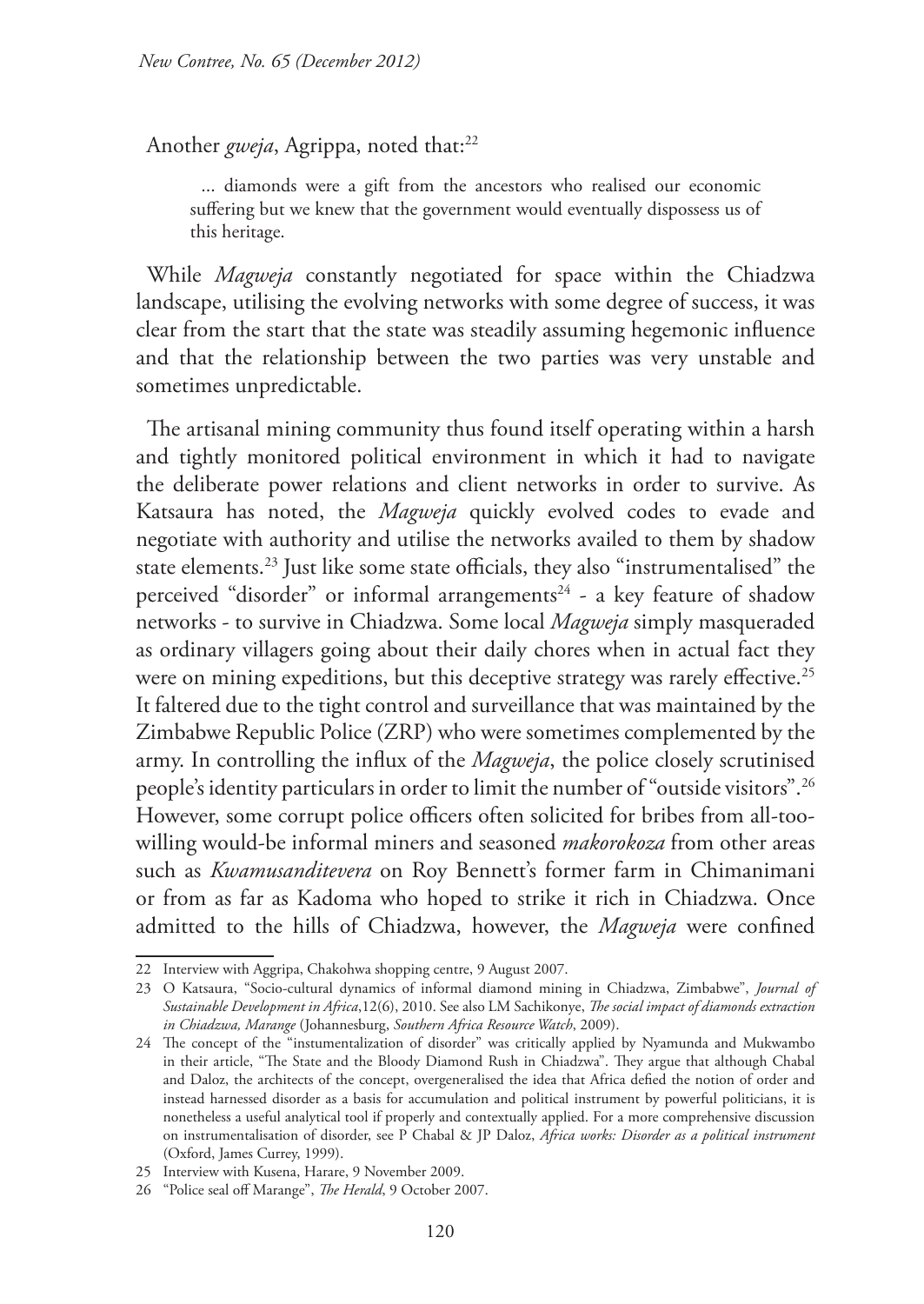there and had to evade authority. Unless syndicates were formed with some police officers, the instances where bribes were paid indicated that these were occasional transactions. In this case, the relationship with authority was temporary, and afterwards, the *Magweja* were on their own. *Magweja* indicated that they preferred very temporary transactions with police or army officers in which they paid bribes as opposed to forming more permanent syndicates as power-relations usually meant that they would be exploited. The price of buying protection was too high as the officers would demand a higher share of the proceeds from diamond sales - in some cases half the money, and in others more than that. Whatever the outcome, the *Magweja* would thus be confined as they carried out mining operations with little freedom to move in and out of the fields and moreover, they also had to be very careful about their movement within the fields which were consistently monitored by security and law enforcement personnel.

Testimony to the shady and clandestine deals that went on in this area has been provided by Mapaso, a *korokoza*, who said in Shona:<sup>27</sup>

... mapurisa tamajaira. Vanotamburawo sesu saka tiri tose munhamo nematambudziko. Tave kuziva matauriro nekudhiza kwacho.

This means, we are now used to the police. They are also economically suffering like us. We now know how to engage them and grease their palms.

The police found themselves in this predicament and ready to accept bribes because they earned Zimbabwe dollars which at that time, due to escalating inflation, translated to less than US\$5 per month in a country where unemployment was also around 94 percent. One police officer who called himself Gringo (after a famous Harare dramatist and comic TV character) remarked that:28

Mbudzi inodya payakasungirwazve. Asi kana nguva yebasa yasvika, basa rinotongoitwa zvisinei nekuti tinozivana.

The officer implied that, we (the police) have to exploit the opportunity of working in this area to our benefit and enrich ourselves through bribes. However, as state agents we are always cautious to maintain a balance between our police operations mandate and our covert relationship with our *Magweja* allies.

<sup>27</sup> Interview with Mapaso, Chakohwa shopping centre, 10 August 2008.

<sup>28</sup> Interview with Gringo, Chakohwa shopping centre, 10 August 2008.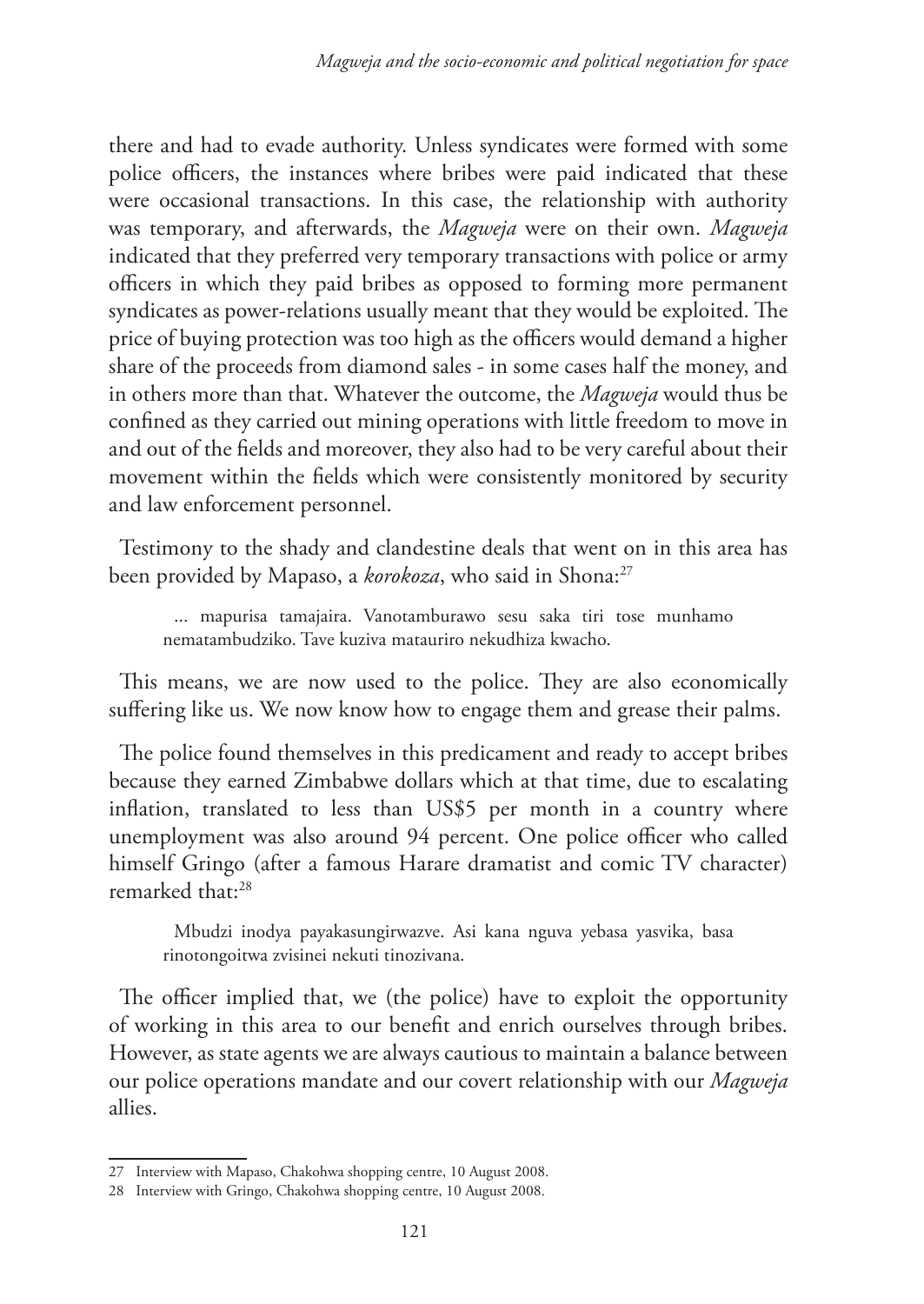This illustrates the uneasy and exploitative relationship between the police and the *Magweja* as police officials displayed split allegiances between their desire for bribes and their commitment to their jobs - a situation that was compounded by poor remuneration on their part and rising unemployment levels in Zimbabwe.

Aware of this situation, the central State displayed a large measure of ambivalence, only intervening with draconic police operations when the situation was getting out of hand. This was because the state hoped to benefit from revenue accruals collected by such statutory institutions as the MMCZ. This state agency is the sole marketing entity for minerals in Zimbabwe and it is justified, among other things, on the grounds that any illegal sale of minerals compromises the revenue that is intended to flow to the state. However, this institution was heavily undercapitalised to the extent that it could not compete with the many private and clandestine buyers that invaded Chiadzwa and Mutare between 2006 and 2009. Some were middlemen<sup>29</sup> or cohorts of international smugglers stationed in Mozambique and South Africa. Others bought diamonds for resale, while yet others were proxies for big local politicians.30 In this context, two popular buyers known as *Bothy* or *Jangola*, 31 acquired a reputation for paying well compared to the MMCZ. Of the two, *Jangola* came to be so popular that every diamond strike came to be associated with him. If a *gweja* exclaimed "Yafa mari, yafa na Jangola"32 (trans-literally meaning, the money is dead, the money is dead with *Jangola*) it was simply a code expressing that their find would get them a good profit. This did not apply only to this particular buyer, but also every fair dealer was invariably compared to him. Therefore, since doing business with

<sup>29</sup> The use of African middlemen or trader-producers in the marketing of produce has been a common practice for many years in colonial and post-colonial Zimbabwe. The colonial administration always insisted that a wouldbe trader-producer had to be formally registered through the Native Commissioner (NC). The Grain Marketing Board (GMB) also only allowed one to buy, as a trader-producer, any maize or grain after receiving a registration certificate from their office. However, since independence in 1980 this requirement has not always been insisted upon, thereby giving rise to numerous informal middlemen in the Chiadzwa diamond trade and other sectors of the economy. TV Ncube, "Peasant production and marketing of grain crops in Zimbabwe 1890-1986: An overview", *Henderson Seminar Paper, (72)*, 1987 has produced a comprehensive analysis of the operations of trader-producers in the country. See also National Archives of Zimbabwe (Records Centre) hereafter referred to as NAZ (RC), Ministry of Internal Affairs, Box 22867, Location 18.5.3R, File: Cancelled Leases: Sanyati: Ngezi, Warnings Re: Buildings, Secretary, Grain Marketing Board, Causeway, Salisbury to Native Jaison (X 8546 Urungwe, Madiro Stores, Karoi, 18th January 1954 and M Nyandoro, *Development and differentiation: The case of TILCOR/ARDA irrigation activities in Sanyati (Zimbabwe), 1939 to 2000* (Saarbrucken, VDM Verlag Dr Muller, December 2008), pp. 22 & 82.

<sup>30</sup> Interview with Matiyashe, Mutare, 12 August 2008.

<sup>31</sup> Interview with Bothwell Hlahla, Mutare, 13 February 2010. Unfortunately, Bothwell was killed in a car accident in 2011.

<sup>32</sup> Interview with Bothwell Hlahla, Mutare, 13 February 2010.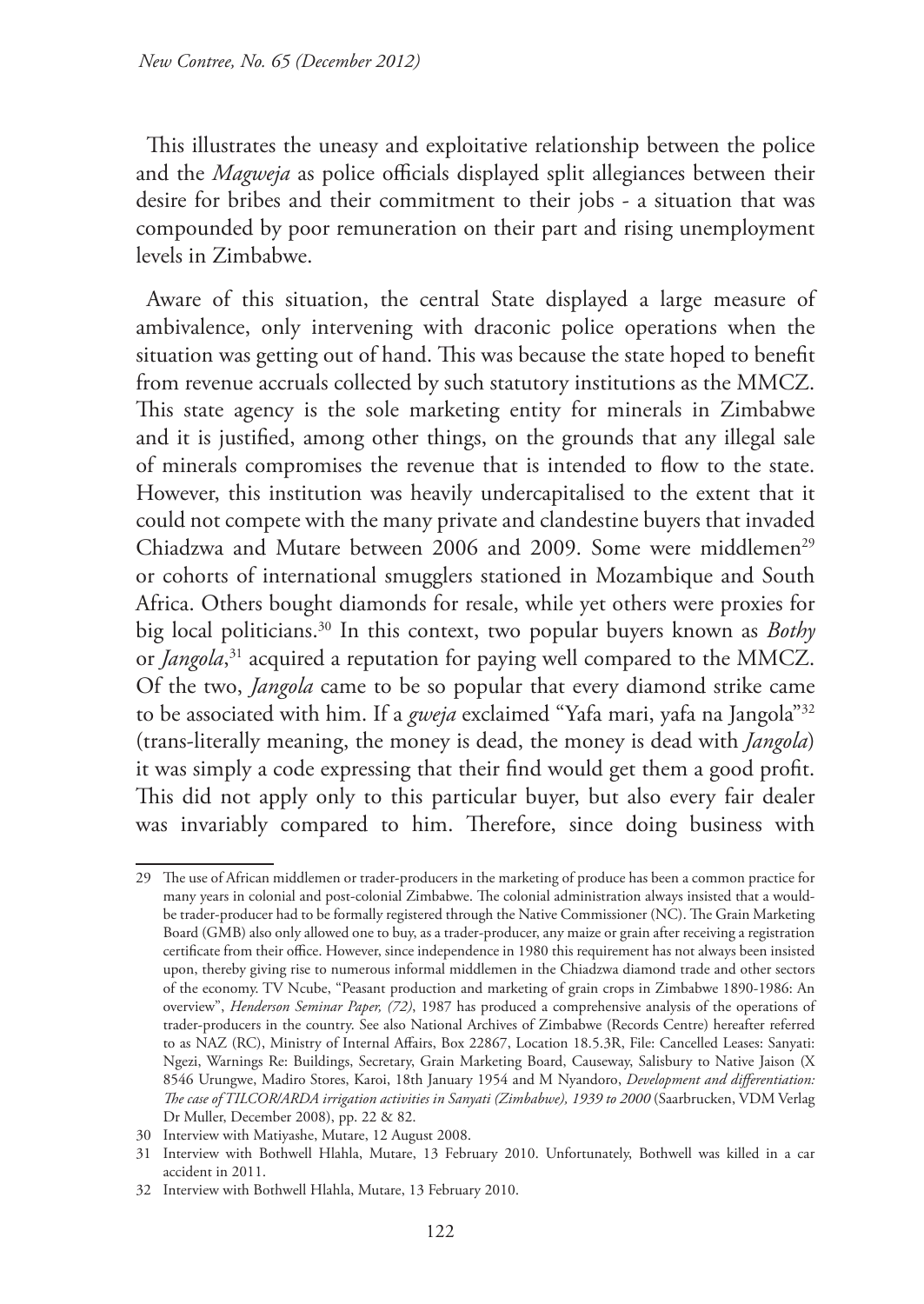Jangola was lucrative it was difficult for the state to outwit the *Jangolas*. As the state failed to compete with the *Jangolas*, it shifted its approach from ambivalence to criminalising the diamond procurement activities across the field thereby creating a very dangerous habitat in which to conduct business. From 2006, the state commissioned the entrance of *Magweja* onto Chiadzwa from 2006 through appealing to and loosely applying populist discourses of black empowerment for political expediency. However, the trajectory of the developments in Chiadzwa espoused a need for the state to monitor and try to control operations in the area. It was a decision meant to avoid a direct clash with possible voters in the crucial elections of 2008 and it was also meant to be a political diversion from the worsening economic crisis and a source of relief for both the state and the mass of unemployed people. In the end, by 2008, under conditions dictated by the presence of state apparatus, specifically the army and the police, *Magweja* became an important feature of the Chiadzwa landscape which they tactfully navigated as they also evaded and negotiated with authority at various levels. The next section discusses how they reformulated ideas of society and evolved survival strategies as they lived in the period they were invariably confined to the fields or hills of Chiadzwa.

# *Magweja experiences in the hills and diamond fields of Chiadzwa*

There was a new and emerging structure to the largely transitory communities who lived in the Chiadzwa Mountains. The *gweja* population reconstructed ideas about their areas of origin, perhaps to maintain nostalgic perceptions of the comforts of home in this unstable terrain. The illicit nature of their operations allowed them to re-create innovative and basic infrastructure to define these societies. Their identities were, therefore, not linked to some local (Chiadzwa) place names, but to their original homes. According to Amos, there were the Bhuheras (i.e. people from *Buhera*), *Bochas*; *Shurugwis* (Karanga) and the *Gonzoni*. The latter were artisanal miners from *Musanditevera* in Chimanimani and other adjoining areas. Those whose origin was Shurugwi came to be stereotypically associated with murderers who seized *Magweja* suspected "of having struck diamonds and swallowed them to protect the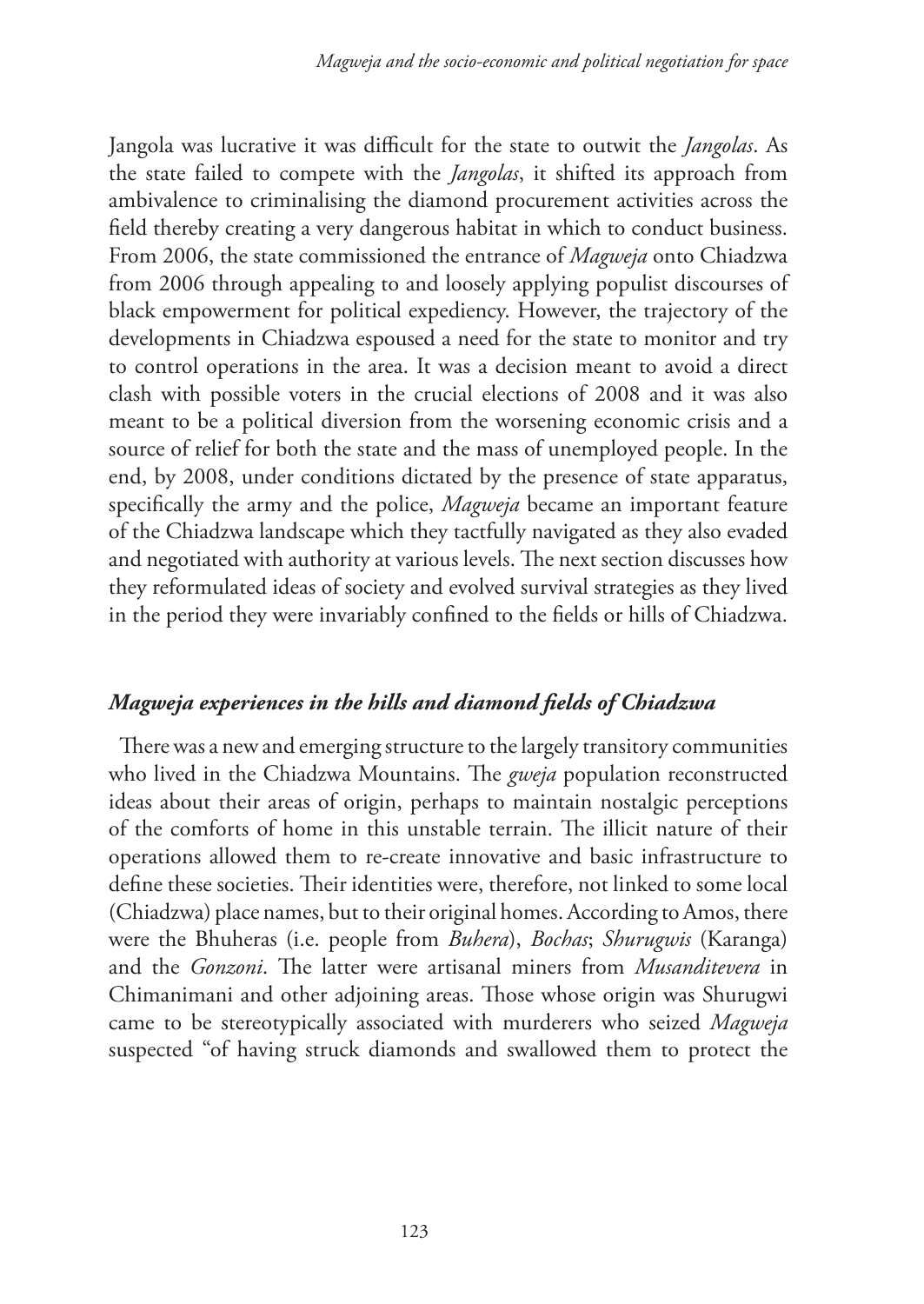find".33 It was commonly believed that they "disemboweled their gweja victim to recover the diamond gems".<sup>34</sup>

High density suburbs in Harare such as Mufakose, Mbare and Mabvuku came to be associated with certain *Magweja* who claimed to have come from there and these often recreated their makeshift settlements in Chiadzwa typifying their origins. Tonderai, a gweja, recounted how working with those from Mbare where he came from reflected his intimate association with home. He identified with that group because he was familiar with its customs, habits and manners. Besides, "we relate better compared to a stranger coming from some communal area I do not even know".<sup>35</sup> It was on the basis of these ties that some, not all, mining syndicates were created. The *Sindalos* (syndicates) were the practical avenue for the actual mining that occurred mostly at night or under cover of darkness.

In their article on how new words were wielded or coined as an outcome of the activities that went on in the mining community, Nyota and Sibanda use anthropologist Turner's notion of anti-structure and anti-society.<sup>36</sup> It posits that, it is a temporary alternative which ultimately reaffirms the larger dominant structures of society within which it is located.<sup>37</sup> Indeed, these prototype transient settlements fall within this framework as they grew to assume dominance and a state of permanence. However, the origin differences around which syndicates were formed and defined initially on the basis of similar ethnic background (i.e. the *Bhuheras* and *Karangas*) tended to lose effectiveness as time went on as evidenced by the fact that they were deconstructed by 2009. It can be noted that sharing a common origin was definitely a basis for stronger trust networks, but it was not a guarantee for good working partnerships. There were instances where strangers formed temporary but effective partnerships for purposes of work and instances where people from the same area failed to achieve this. In an effort to curb the illicit trade in diamonds in Chiadzwa, the police conducted sporadic raids aimed at breaking the *Magweja* networks. Such intermittent raids eventually

<sup>33</sup> Interview with Amos, Mutare, 16 February, 2009.

<sup>34</sup> Interview with Amos, Mutare, 16 February, 2009. See also S Nyota and F Sibanda, "Digging for diamonds, wielding new words", who discuss the linguistic culture that partly informed communities emerging in Chiadzwa. They also capture a lot of these stereotypes. It can be noted however that the terms thieves and murderers were not confined to just *mabhuhera* stereotypes, but a more general term, *magombiro* was evolved to generally depict such elements.

<sup>35</sup> Interview with Tonderai, Chirasika village, Chiadzwa, 9 September 2008.

<sup>36</sup> V Turner, *The ritual process: Structure and anti-structure* (New York, Aldine, 1969).

<sup>37</sup> S Nyota and F Sibanda, "Digging for diamonds, wielding new words", p. 9.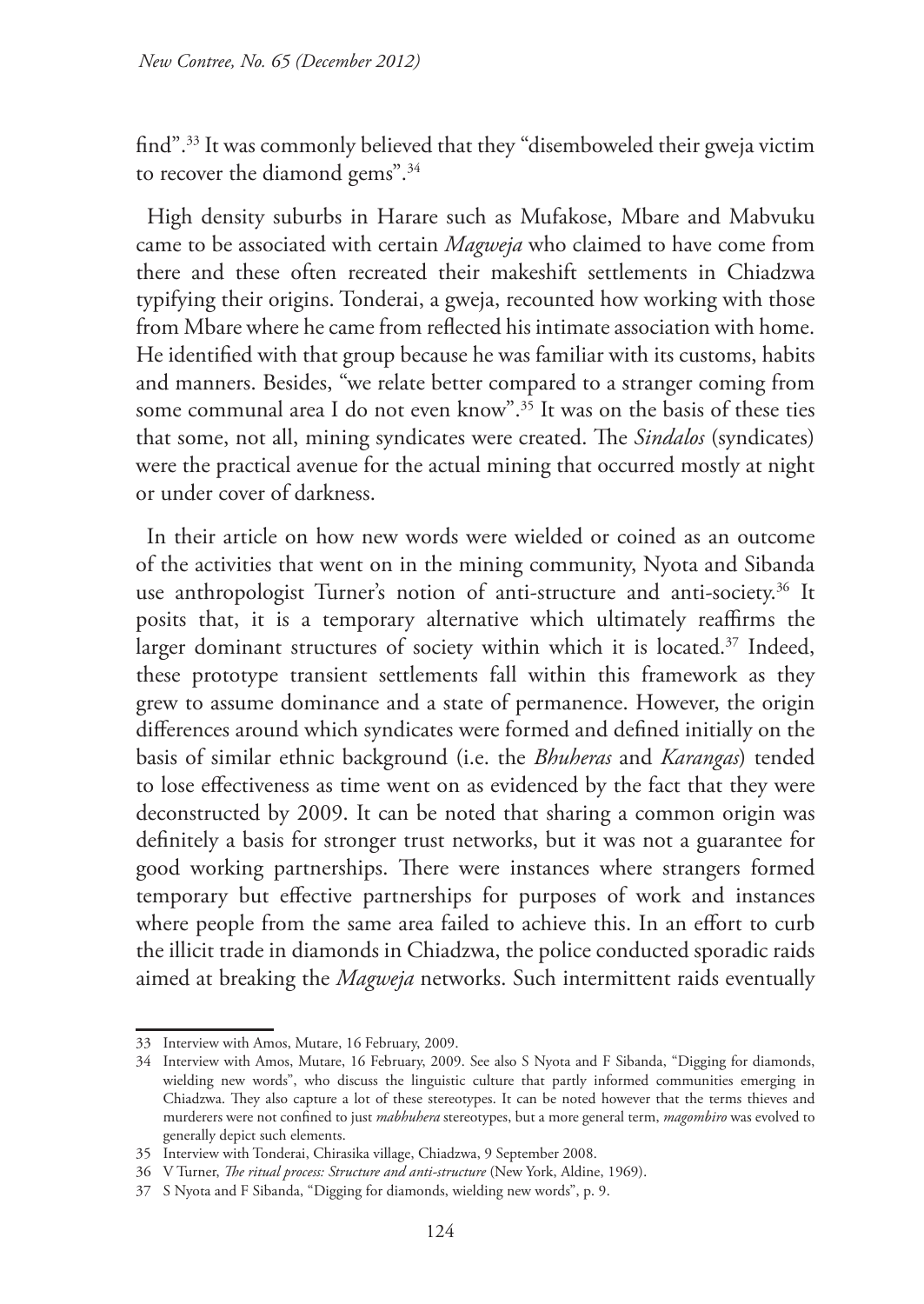rendered constructs of locating or recreating ideas of home less useful. In spite of the raids, the *Magweja* continued to exhibit high levels of agency in a complex environment. As the *Magweja's* struggle to evade authority (in particular the police and the army) persisted, the structures and societies they were responsible for creating in Chiadzwa became convoluted with elements of solidarity becoming more pronounced. *Gweja* solidarity became very strong against the backdrop of the violence instituted by state security details which in many ways was not dissimilar to the violence and thuggery perpetrated by the *magombiro* (thieves and murderers who operated in the diamond mining communities of Chiadzwa) which was a common problem.

The physical environment, however, was also harsh on all categories of people in the area. The cold weather in winter, hunger, fatigue, insecurity, lack of access to the Odzi River that supplied "clean" bathing and drinking water, the prevalence of malaria, cholera and reproductive ill-health affected everyone regardless of who they were or where they came from.<sup>38</sup> Exposure to common economic and health pestilences intensified *gweja* group allegiances. Ultimately, the Chiadzwa confinement effectively rendered individual identities less important, forging a nascent community united by common challenges that were more pronounced than differences based on origin. For Nyota and Sibanda, a unique anti-language incidentally emerged to re-enforce this new identity.39 The miners, for instance, created uniform language codes that became necessary for their very existence. Just as the differences and prejudices they brought from their original homes were undermined by bigger common challenges, their new realities or corporeality came to characterise and define the *Magweja*.

Within the confines of the hills, limited and risky navigation assumed corporeal dimensions. In any community, there are numerous constructs of the individual, hygiene, health and death which were transformed in Chiadzwa. Ideas about these were interpreted and re-interpreted to portray life in Chiadzwa - a society that came to resemble a life of cruelty and

<sup>38</sup> Interview with Makoti, Chakowha shopping centre, 9 August, 2007. N.B. Pandemics such as cholera which are a consequence of lack of safe and clean water have a deleterious impact on economic growth and development. The diamond mining activities by the *Magweja* though illegal, should not recluse the state from its social responsibility of providing a safe and healthy environment around Chiadzwa. If the threat of this old scourge (cholera) and other mine-related diseases is not addressed with more urgency, great progress in the public health of ordinary Zimbabweans cannot be achieved. For detail on this see M Nyandoro, "Historical overview of the cholera outbreak in Zimbabwe (2008-2009)" and M Nyandoro, "Rethinking hydropolitics: Water governance in post-colonial Zimbabwe from 1980 up to 2012", Forthcoming.

<sup>39</sup> S Nyota and F Sibanda, "Digging for diamonds, wielding new words".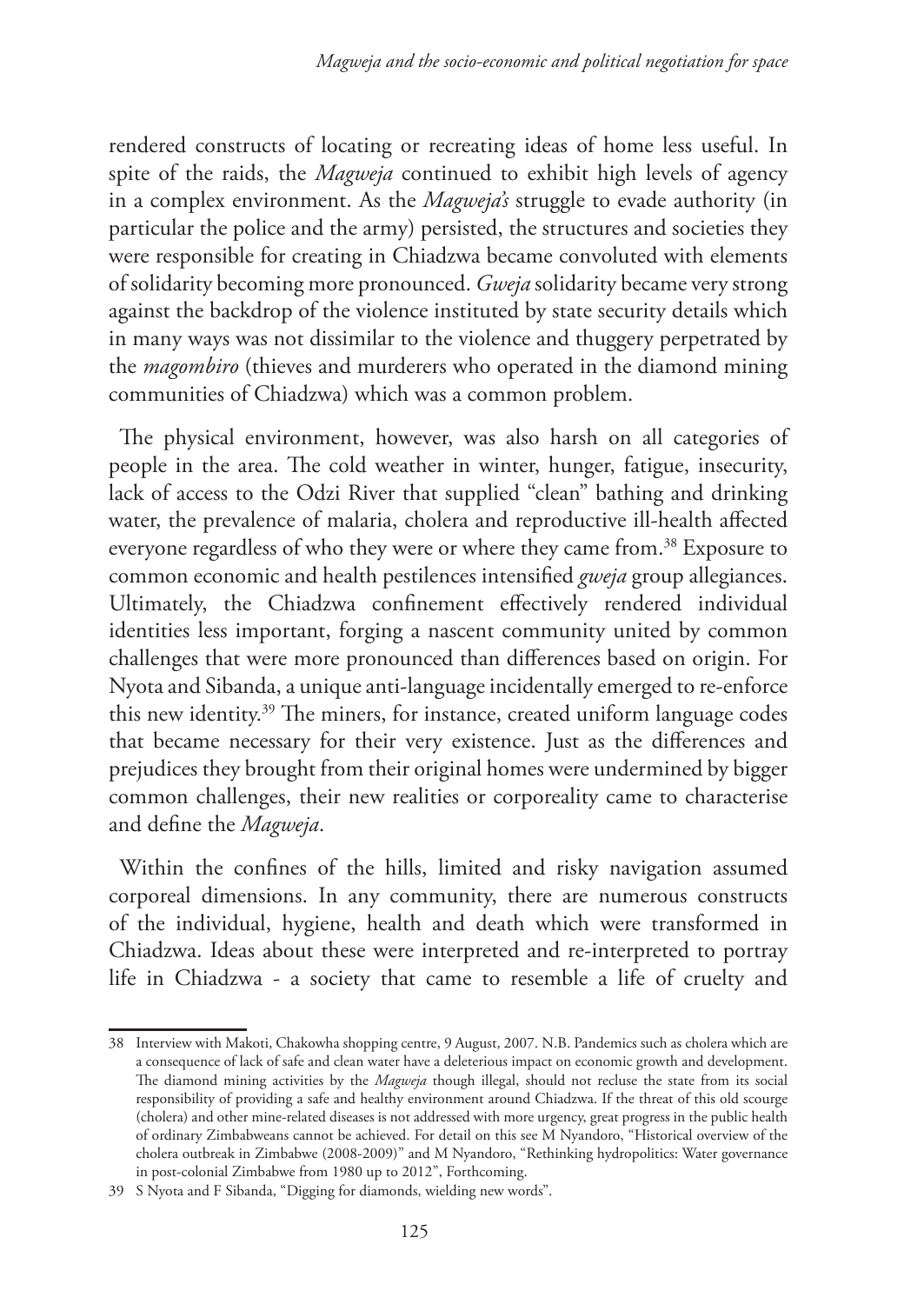hostility. In fact, these notions and representations of Chiadzwa, including the incidences of violence, revealed a society that was far from "normal". Actually, the violence associated with this landscape is reminiscent of ideas about life and death one would find under war circumstances. Reinshaw shows how life was no longer respected during the American Civil War (1861-1865) and how the dead bodies were mutilated for mementos of the victorious soldiers.<sup>40</sup> The materiality of the dead was not as affective to the estranged enemies as opposed to a death in a community where one lived and was well known. The dead in Chiadzwa were not the responsibility of the wider community. The state on the other hand was preoccupied with establishing measures to prevent the illegal diamond mining in the area. In this context, the major way in which the state attempted to control events in Chiadzwa was through the use of violence. While hostility by the state apparatus was an everyday and usually fatal occurrence especially for the *Magweja*, the violence escalated when security "operations" were instituted to flash out Magweja and at the same time "protecting" this natural mineral resource. Notable state measures included what was termed "Operation Chikorokoza Chapera" (No more illegal panning)<sup>41</sup> mounted in early 2007, "Operation Hakudzokwi" (You will not return) $42$  instituted in late 2008 and "Operation Dzokera Kumusha" (Go back home) the decisive flashing out operation introduced in January 2009.43 The 2009 operation was by far the bloodiest of all as it was characterised by instances where people were tortured and killed. The situation was compounded by the very material conditions under which these people lived which often led to illness, injury, hunger and ultimately death.

During these operations which were not only limited to Chiadzwa but also spilled over to surrounding shopping centers in Chirasika, Chakohwa, Chaseyama, Hot Springs and Nyanyadzi to name a few, the state security forces randomly assaulted people and looted personal valuables like cell phones and money (in all available currencies) from business people and the villagers. These events preceded the demonetisation of the Zimbabwean dollar culminating in the adoption of a multi-currency system in the country in February 2009. Some Chiadzwa villagers tending their fields were

<sup>40</sup> L Reinshaw, "The scientific and affective identification of Republican civilian victims".

<sup>41</sup> Sokwanele, "Operation Chikorokoza Chapera (No Illegal Panning): Zimbabwe's blood diamonds - transcript", *Sokwanele*, 31 October 2009.

<sup>42</sup> "Operation Hakudzokwi", *The Herald*, 24 November 2008. This was an operation jointly carried out by security personnel to restore sanity at Chiadzwa diamond fields by decisively dealing with illegal diamond dealers and panners.

<sup>43</sup> T Nyamunda and P Mukwambo, "The state and the bloody diamond rush in Chiadzwa", p. 14.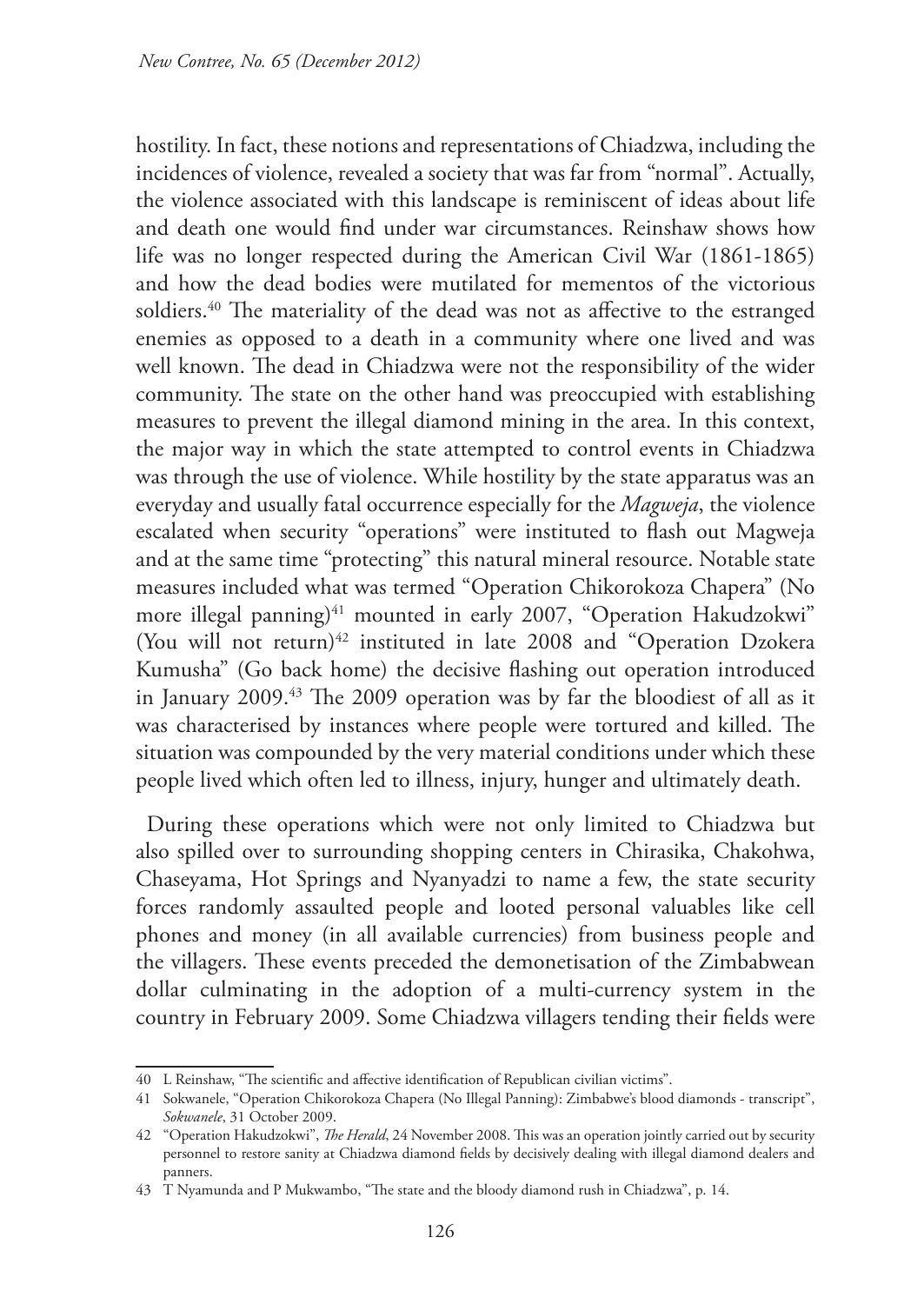brutally assaulted, whilst others were robbed of their money and diamonds. The methods of assault ranged from the use of fists, boots, assault sticks, gun butting, mossback shooting and the unleashing of police dogs against defenseless people. To this end, the *Magweja* who had become so familiar with police violence branded one particular vicious police dog "Bruno". They even printed and wore t-shirts with pictures of "Bruno" as a stark reminder of police brutality on the diamond fields. There was also a ruthless and infamous police official, Chief Superintendent Johannes Gowo, who allegedly was notorious for shooting and killing *Magweja* on sight. This prompted responses which were not only anti-police brutality, but also anti-state. The challenge for the authorities was that they could not always distinguish easily between those who were ordinary villagers not involved in mining and trading activities. Indeed, *Magweja* would sometimes find refuge among the villagers. Moreover, the locals also largely took up the lucrative opportunities as they emerged and thus the brutal force of the police and soldiers simply swept through the area. This partly explains why in the post-2009 period, villagers were summarily evacuated from their traditional homes to be resettled in the Agricultural and Rural Development Authority (ARDA) Transau area along the ODZI River in order to give way to formal mining operations.

One respondent, Richard, narrated the story of one of his friends who was caught by soldiers whilst coming from the mining fields on his way back home to Harare. He had not been successful in finding diamonds and only had enough money for his transport. Richard claims that the man was thoroughly beaten by the soldiers, who, in the hope that he would reveal the whereabouts of his diamonds cut the soles of his feet with their bayonets and only left him for dead after they were satisfied that he was not in possession of diamonds. The virtually incapacitated man had to be ferried in a wheelbarrow to the nearest clinic which is more than 20 km away. At the clinic, the nurses required a police report before they could treat him of the wounds he had sustained, but he could not get such a report as he was involved in illegal diamond mining. Richard also told the story of a fellow *gweja* who was caught by the soldiers during one of these operations and because he did not have diamonds, it is alleged that they let the police dog bite him, leaving him ravaged and bleeding.<sup>44</sup> Numerous stories were narrated of the horrors perpetrated by state officials in the diamond fields. State responses, instead of curbing the illegal practice, made the *Magweja* to become hardened as they

<sup>44</sup> Interview with Richard, Hot Springs shopping centre, 2 January 2007.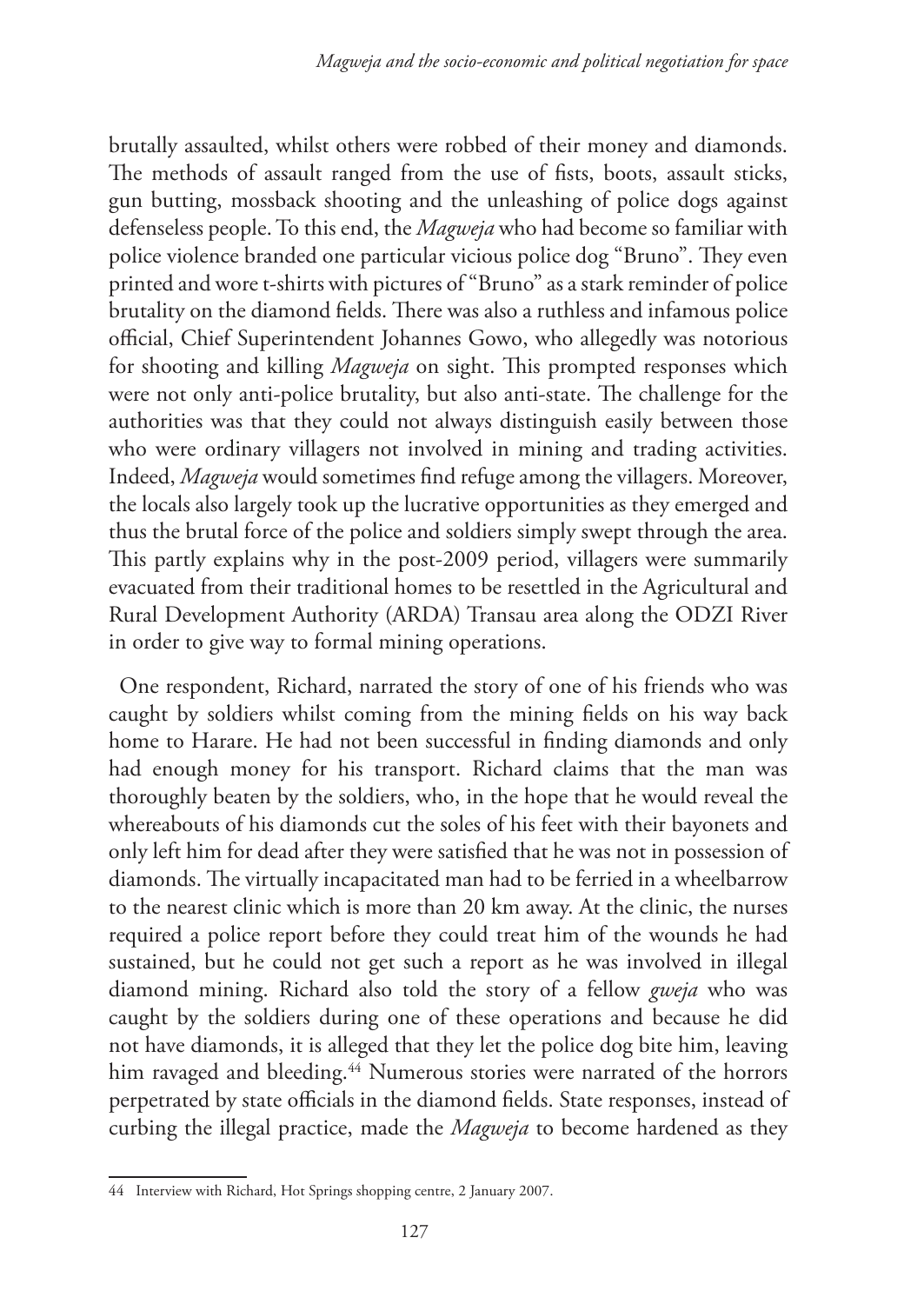strove to adapt to difficult mining conditions. To a large extent, it was this situation that shaped the character, way of operation and resilience of the *Magweja* in Chiadzwa.

Because of the constant running battles the *Magweja* had with law enforcement officers,45 they could not create a community with the necessary supportive infrastructure. They lived in fear of being displaced from Chiadzwa and its confines at short notice. Thus the inhabitants of this nascent community, who lived in makeshift shelter, were exposed to the vagaries of nature. Since their settlement in the Chiadzwa hills was illegal and their work hazardous, they hardly kept decent clothes and blankets to protect them from the cold. They also lacked fresh food supplies and often relied on food prepared and sold by people from the surrounding areas or food "vendors". Such food was usually prepared under unhygienic conditions and it was a health risk.

*Magweja* did not only suffer from lack of clean food provisions and clothing. They were also easily identifiable because of their filth resulting from many days spent looking for diamonds without bathing or changing clothes. The nearest place where they could get ample water supplies for a bath or laundry was the Odzi River which was 18 km away. Walking to the river to bath was not an attractive option because the probability of encountering patrolling security forces was very high. In an interview with Samuel, he revealed that personal hygiene was not a priority for the artisanal miners. *Magweja* and *magwejelina* had to be "content" with sweaty and dusty work clothes during the process of digging for diamonds as Image 3 illustrates.

Image 3: *Magweja & Magwejelina* in Chiadzwa, Marange (Zimbabwe)



Source: "Small-scale diamond production in Chiadzwa, Mutare West, Zimbabwe" at http:// marangediamondszimbabwe.blogspot.com/, Accessed on 14 December 2012.

<sup>45</sup> "Panners at war with cops", *Manica Post*, 28 December 2007.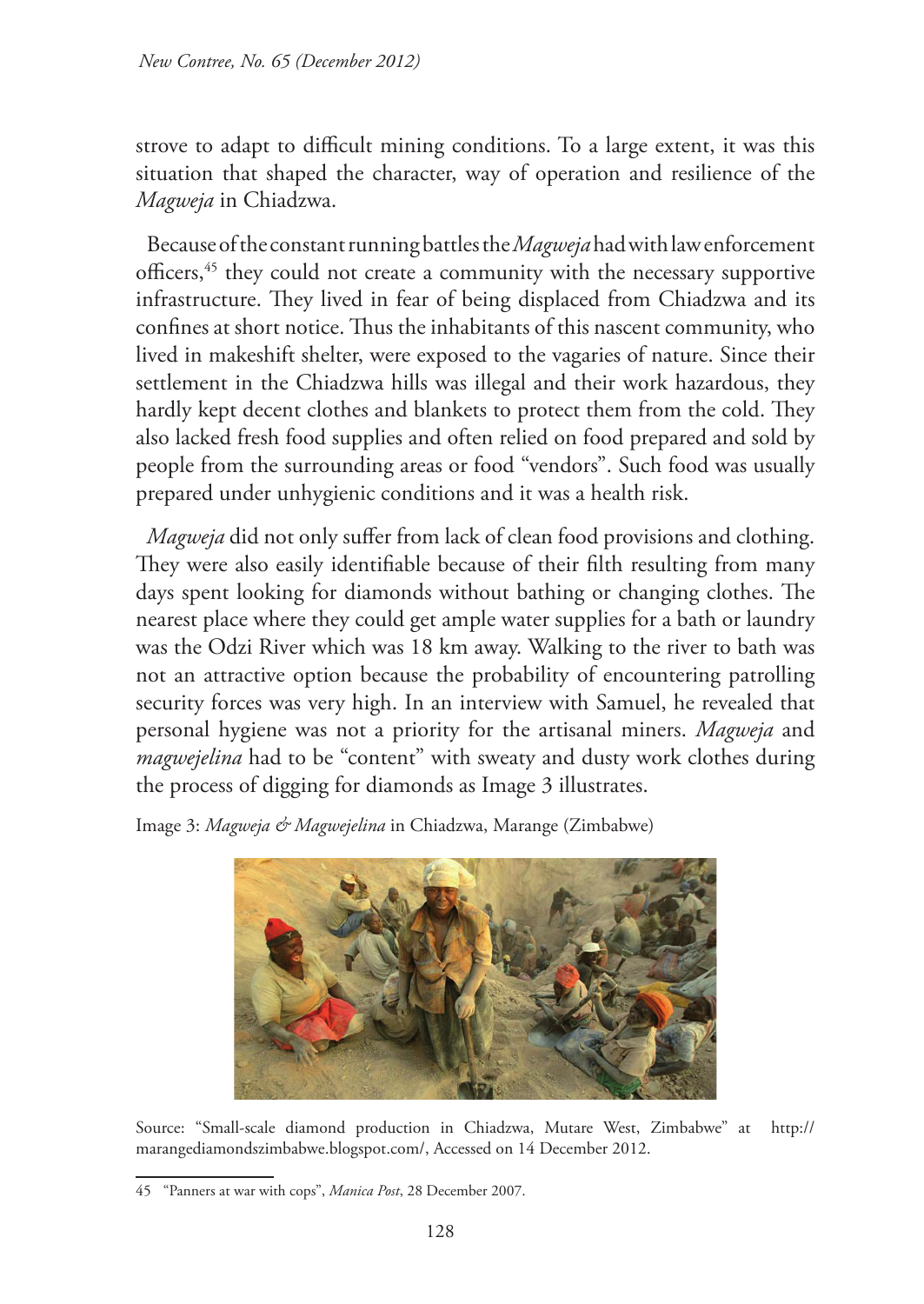At night, the same clothes served as pyjamas. Sneakers got worn out quickly as they were worn 24 hours a day. In this risky business, they were not taken off during sleep as one "could wake up and start running".<sup>46</sup> Samuel stated that a bath was only taken along with a new set of clothes when one was visiting the nearby shopping centers. At the shopping centers, successful *Magweja* were identified by new clothes and shoes as well as a generally reckless spending attitude while the unsuccessful ones were identified by their dirty "work clothes" and they sometimes longed to permanently return home.

These inhuman living conditions were compounded by the lack of proper meals as the *Magweja* did not create time to cook their own food as they were always absorbed by extracting diamond from the ground. They ate food sold by "vendors" who brought it from nearby homes to the hills. The food was expensive and the "vendors" ran the risk of running into police patrols. The police usually confiscated or mixed the food with sand thereby making it inedible.47 This was an insurgency tactic meant to force the *Magweja* out of their hiding confinements in the hills from either arrest or exploitation by the police who were using their authority to achieve accumulation. This food often went bad quickly due to the high temperatures in Chiadzwa, but a combination of the vendors' desire to make a profit and the *Magweja's* desperation for food meant that even food in a questionable state was consumed. Cases of food poisoning and diarrhoea were common but went untreated and unrecorded as there were no health facilities nearby and it was also dangerous for the sick to access them. With or without fresh food and good sanitary conditions, the major focus of *Magweja* was finding as much diamond as possible. Everyone within the gweja community was trying to survive by any means possible ("kukiya kiya" in Shona), which as Jones has noted, was becoming a key characteristic of the Zimbabwean economy in the post-2000 period.48

The lack of reputable or respectable sanitary conditions was confirmed by one of our interview respondents, Mike, who explained how *Magweja* had to rely on the "bush system" or "bush toilets" as there were no proper toilets. Sometimes, makeshift toilets were erected, but these were communal and without proper sanitary ware. The indiscriminate use of the area for toilet purposes posed a health hazard to the community as the "bush system"

<sup>46</sup> Interview with Samuel, Chakohwa shopping centre, 15 December 2008.

<sup>47</sup> Interview with Faith, a food vendor, Chakohwa shopping centre, 11 December, 2008.

<sup>48</sup> JL Jones, "'Nothing is straight in Zimbabwe': The rise of the Kukiya‐kiya economy 2000‐2008", *Journal of Southern African Studies*, 36(2), 2010, pp. 285‐299.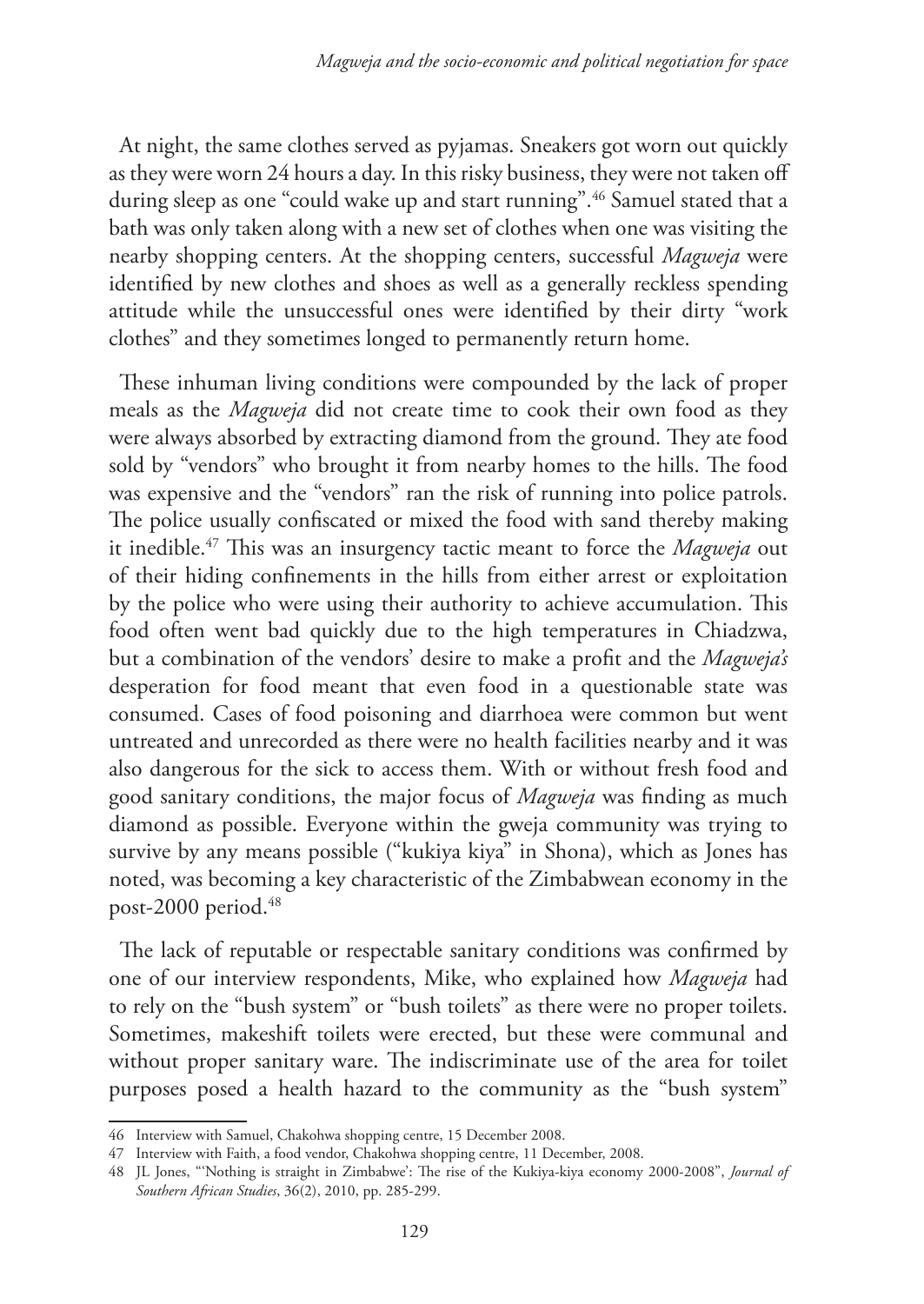encroached onto areas originally demarcated for village settlement.<sup>49</sup> Potable water was also not easily available and *Magweja* relied on either dirty water from shallow wells or expensive bottled water sold by "vendors". The scarcity of water meant that whatever water was found was used sparingly and in most cases for drinking, with little or none used for bathing or washing hands - a recipe for cholera and diarrheal diseases. What was emerging in Chiadzwa, therefore, was something that had all the tenets of an anti-society.<sup>50</sup>

Given the unhygienic conditions that prevailed in Chiadzwa, some cases of cholera were reported in 2008. These were not isolated cases, but they were part of the broader medical emergency that reached unmanageable levels in 2008-9 due to crumbling health infrastructure in Zimbabwe.<sup>51</sup> Because of the illicit nature of diamond mining activities in Chiadzwa, no official statistics of cholera victims or deaths were kept. However, interviews with the *Magweja* and health personnel from the surrounding areas reveal a limited number of reported cases as only a few managed to navigate their way to the surrounding clinics such as Chakohwa which actually became a cholera center. From the interview with Sister Mbano, the nursing sister in charge at Chakohwa clinic, several *Magweja* were admitted at the Chakohwa cholera centre.<sup>52</sup>

 The working conditions in the diamond fields were also unfavorable and remained as such since no one was directly responsible for improving the *Magweja's* operating conditions because of the illicit nature of the activity. Given the criminalisation of the mining activities by the state, there was no proper infrastructure put in place. For example, there were no roads, carriage equipment, safe and proper tunnels. Thus, the mining tunnels (*matonera* as they were called by the *Magweja*) constructed by the diggers were fragile and liable to cave in. This was one of the most common causes of *Magweja* deaths in Chiadzwa as the diggers were sometimes crushed or trapped and suffocated underneath. Although Nyota and Sibanda depict *Magweja* as having celebrated the deaths of syndicate colleagues as a sign of good things to come,<sup>53</sup> the diggers had respect for their dead. According to one respondent, the diggers were naturally touched by coming across a dead body in the tunnels, but this would not make them abandon the activity as they were seeking to survive.<sup>54</sup>

<sup>49</sup> Interview with Mike, Chakohwa shopping centre, 11 December 2008.

<sup>50</sup> MAK Halliday, *Language as social semiotic*.

<sup>51</sup> M Nyandoro, "Historical overview of the cholera outbreak in Zimbabwe (2008-2009)".

<sup>52</sup> Interview with Sister Mbano, the sister in charge at Chakohwa clinic, 15 December 2008.

<sup>53</sup> S Nyota and F Sibanda, "Digging for diamonds, wielding new words".

<sup>54</sup> Interview with Richard, Hot Springs shopping centre, 2 January 2007.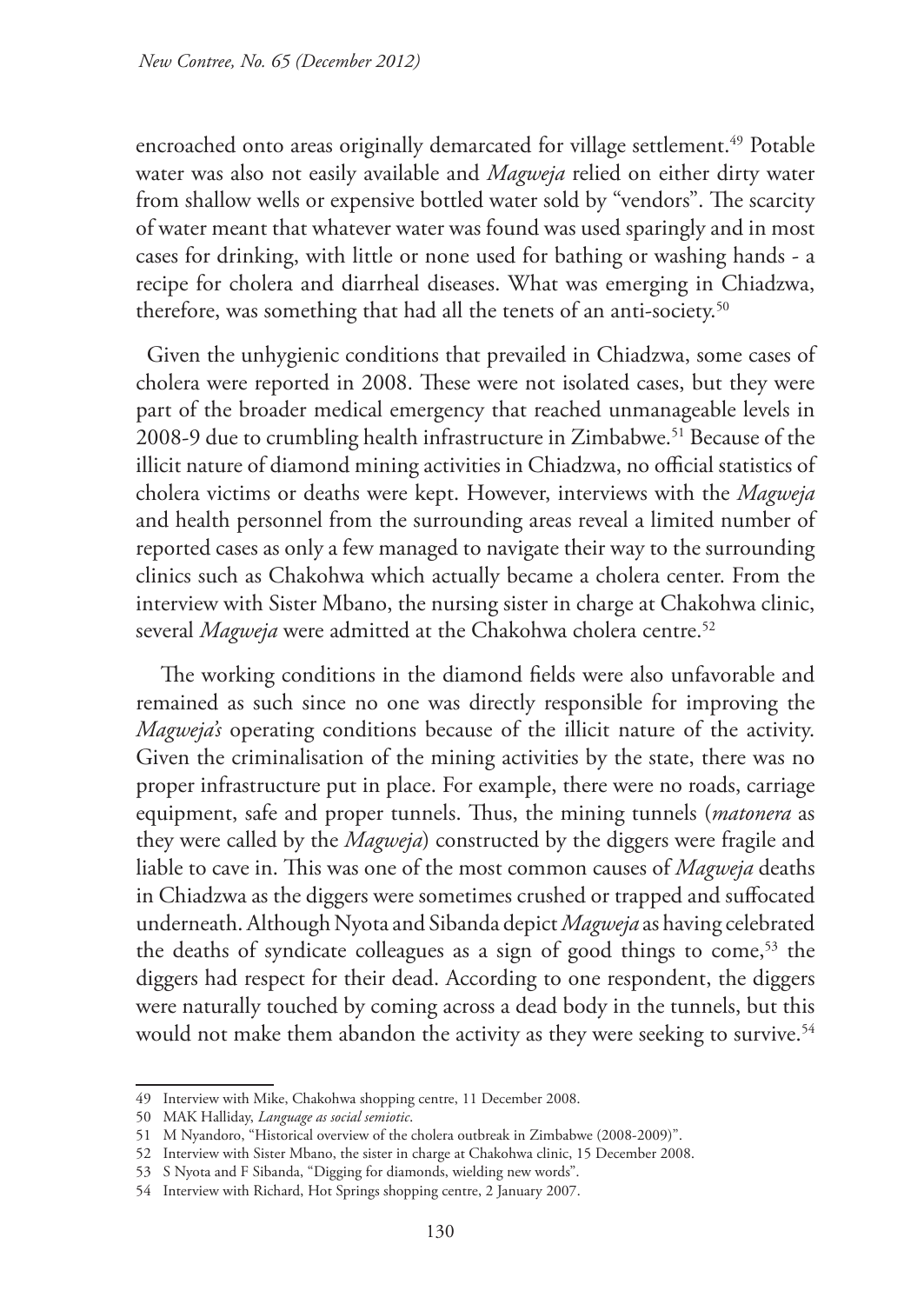They believed that disrespecting those who perished in the process of extracting diamond or *ngoda* would bring ill-fate or prompt misfortune to an individual and his family culminating in death or *ngozi* - a Shona word referring to restless and sometimes avenging spirits or the return of the spirit of a dead person for the purpose of haunting and tormenting those who wronged her/ him in life. As such, the *Magweja* respected their departed companions. There was usually solidarity and empathy with colleagues who perished while trying to survive in the diamond fields. Of course, the emotions ascribed to close companions did not always prevail where strangers were concerned, but the death of fellow *Magweja* was always a traumatic experience. The emotional impact of death however became lessened for the *Magweja* confined to the hills of Chiadzwa because of worsening state brutality. Nonetheless the unclaimed and "unclaimable" bodies, lying and wasting away from home without a proper burial, had an affective presence.<sup>55</sup> This is because of the central importance generally attached to death in Zimbabwe African culture. A body has to be committed to the ancestors through traditional burial and any failure to undertake such ceremonies can result in *ngozi* or can bring instability to the family of the deceased until the corpse of the dead has been found, retrieved and laid to rest. This can be compared to an instance in Zimbabwe's recent history where the state attempted to repatriate the bodies of people who were bombed and killed by Rhodesian security forces in 1979 so that they could be laid to rest in their country of origin. This incident occurred towards the end of Zimbabwe's liberation struggle. The exercise entailed bringing their restless souls "home" to be laid to rest. However, the same affection was not shared by *magombiro* and some state officials in Chiadzwa.

Reports of brutality in Chiadzwa were not one-sided. The soldiers and police did not just assault pacified *Magweja*. There were cases of *Magweja* retaliating. Comparatively, while cases of *gweja* violence on the police and soldiers were fewer, they were no less brutal.<sup>56</sup> Using whatever instruments at their disposal, the *Magweja*, given a chance, would strike back. Samuel jokingly said that the security forces needed to stay in groups, especially during one of their "operations" because if one got separated from the others with a group of *Magweja* nearby, "tinomuita party" (we will have a field day with him).<sup>57</sup> This is reflective of the kinds of resistance, both covet and overt, employed by the

<sup>55</sup> J Fontein, "Between tortured bodies and resurfacing bones".

<sup>56</sup> "Panners at War with Cops", *Manica Post*, 28 December 2007.

<sup>57</sup> Interview with Samuel, Chakohwa shopping centre, 15 December 2008.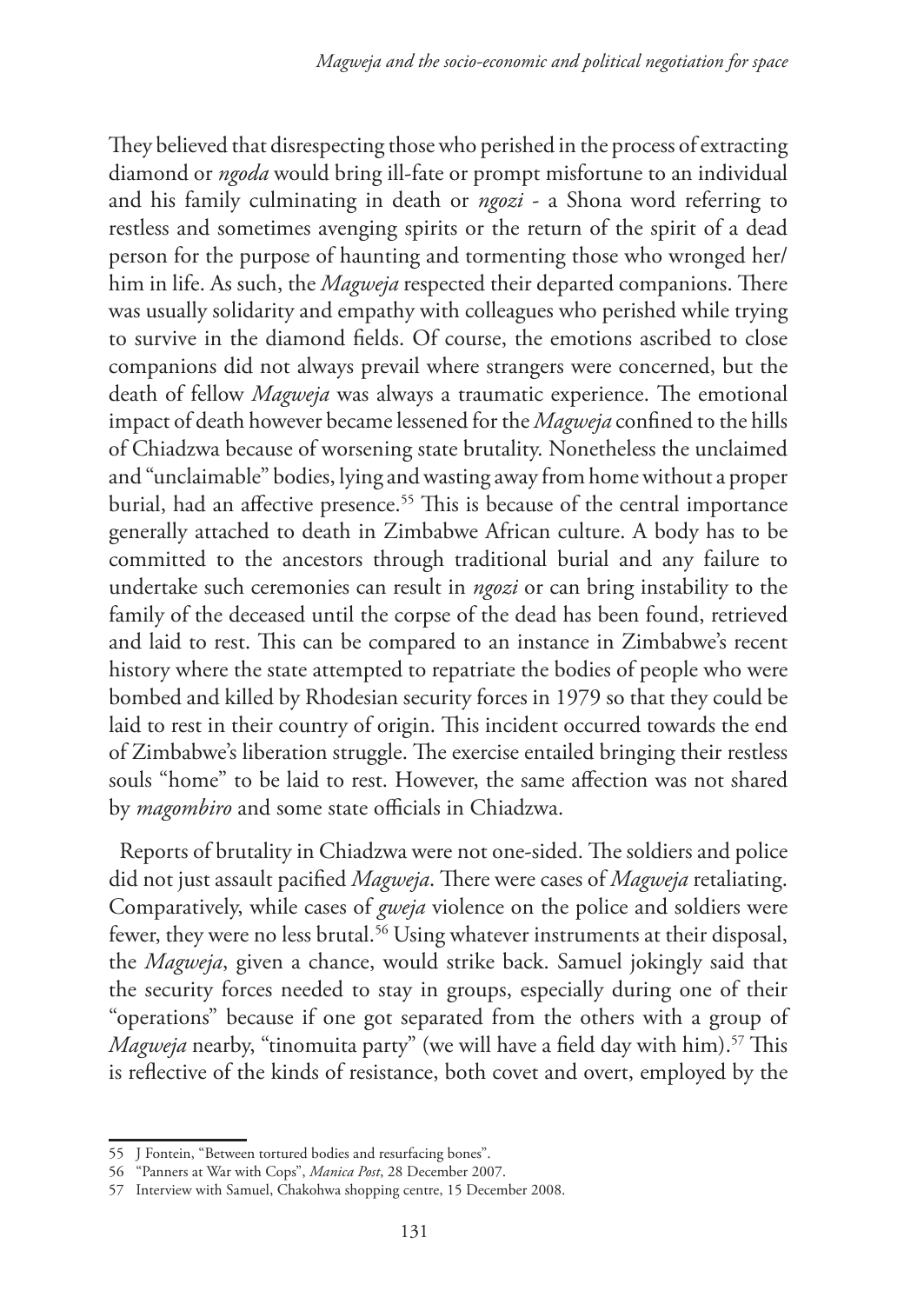weak in order to counteract state measures.<sup>58</sup>

Although these random acts of violence against the security forces attracted serious reprisals from the law enforcement agencies, the *Magweja* considered it a small price to pay as the security forces were going to beat them anyway. Acts of violence became so entrenched that ideas of bodily injury were transformed. For example, brutality became an accepted tool of negotiating space. This is not to say that *Magweja* and the police were always at war. Sometimes uneasy alliances were forged as both parties worked together to procure diamonds. In some cases, the police solicited bribes from *Magweja* to enter the diamond fields for a limited time to collect diamondiferous soil (*mutaka*) which they carried out of the field after their allocated time was up and proceeded to sift (*kusketa*) for diamonds elsewhere. At other times, the police would tip off their *Magweja* allies on safe areas to dig as well as warn them of an impending operation against them.<sup>59</sup> Mathew, a Zimbabwe National Army (ZNA) soldier, stated that:<sup>60</sup>

... we also want diamonds (ngoda), but at the same time we need to do our work. If we do not do our work we lose the opportunity to make money.

Within Chiadzwa and its surrounding areas, violence was not limited to that between *Magweja* and the state security forces. There was violence among individual *Magweja*, syndicates and *magombiro* who meted attacks on other diggers. Some *Magweja* disagreed on modes of operation, women (quarrels over women) or even the sharing of proceeds. Similarly, syndicates had conflicts over territory or claims over tunnels and sometimes diamond finds. While there was solidarity between the generality of the diamond diggers, there were some unsavory elements, particularly *magombiro*. In most cases, these were failed *Magweja* who resorted to plundering successful diggers. In extreme cases, they went as far as murdering their victims for refusing to give up their wealth, or for genuinely not having found diamonds. Because of the fear of security forces and *magombiro*, successful *Magweja* sometimes swallowed their diamonds to avoid detection and in this way "safely" transported them to potential buyers. However, aware of this discreet strategy of transporting the precious mineral from the diamond fields, the *magombiro* sometimes waylaid the *Magweja*, killed them and then disemboweled them to retrieve

<sup>58</sup> JC Scott, *Weapons of the weak: Everyday forms of peasant resistance* (New Haven, Yale University Press, 1985).

<sup>59</sup> Interview with Samuel, Chakohwa shopping centre, 15 December 2008.

<sup>60</sup> Interview with Martha, a soldier, Chakohwa shopping centre, 16 December 2008.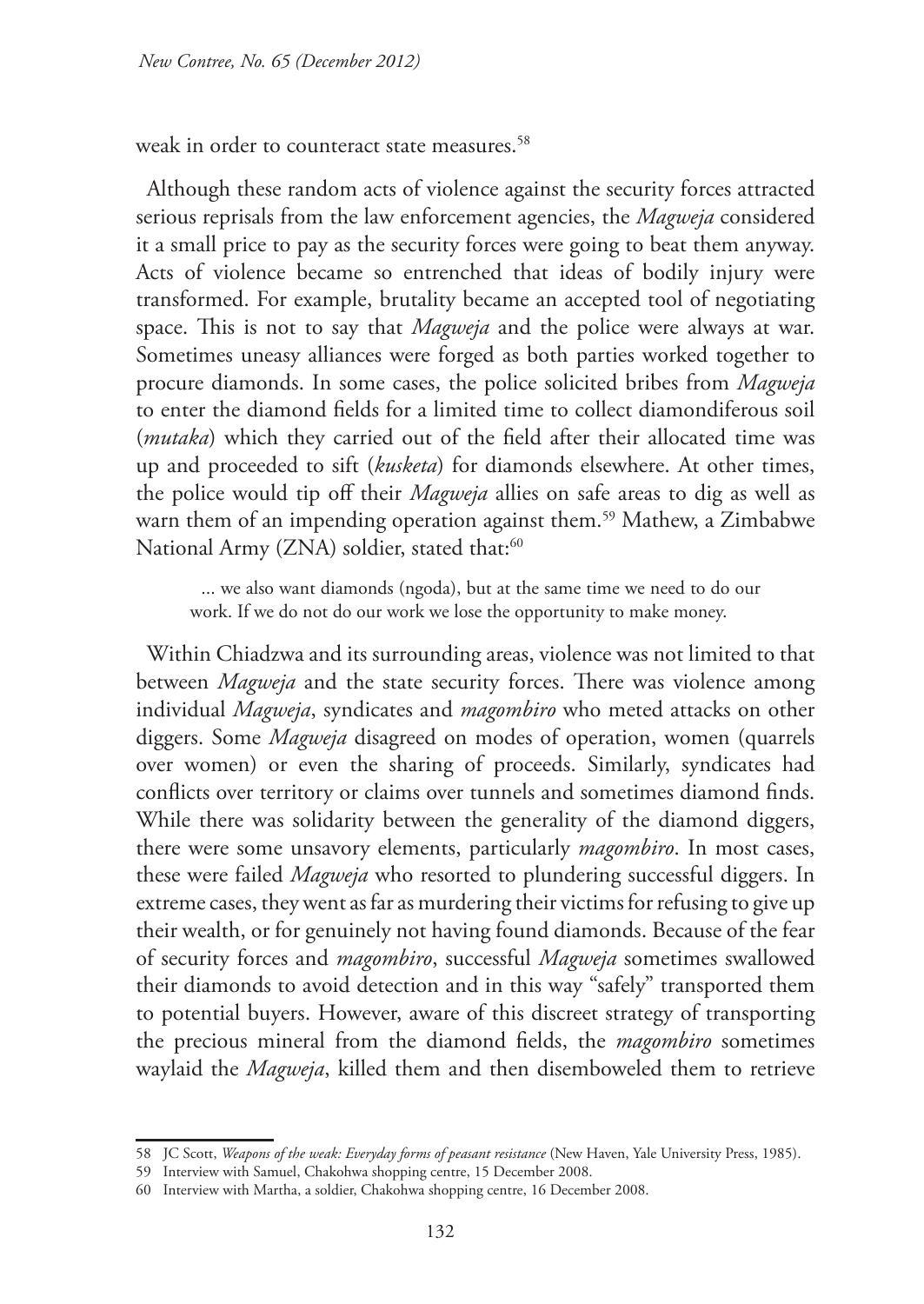the diamonds.61 Such gruesome acts of violence became "accepted" risks of the job, making *Magweja* very hardened people. These experiences also help explain their psycho-social character. For example, when they made money, they spent it recklessly as a form of rehabilitating, re-humanising, cleansing and re-conscientising themselves. All these elements, however, combined to depict them as social and moral morons.

 A perennial challenge in the Chiadzwa wilderness was reproductive health which was totally sidelined as it was subordinated to the primary interest of making a quick profit. Reproductive health is defined as:<sup>62</sup>

A state of complete physical, mental and social wellbeing … in all matters relating to the reproductive system and to its functions and processes (such as) satisfying safe sex life [in which people] have the capability to reduce and [the] freedom to decide, if, when and how often to do so.

The unavailability of reproductive health support structures meant that there was little or no effort to ensure safe effective protection from unwanted pregnancies and Sexually Transmitted Infections (STIs), curb gender-based violence related to reproductive health especially in relation to adolescents, ensure satisfactory contraceptive choices and treatment of STIs.<sup>63</sup> All this is believed to have severe negative implications on health especially in the context of Zimbabwe's high HIV prevalence rate. According to the Ministry of Health and Child Welfare, HIV prevalence among those in the 15-49 years reproductive age group is currently at 13.7%.64 In Chiadzwa, most of our interview respondents testified to an increase in prostitution, cohabitation and sexual activities as part of the outcome or social effect of diamond mining activities. Health challenges, however, did not preclude people from encroaching on the Chiadzwa landscape in search of diamonds. The diamonds created untold social problems for the local community and the money was not as easily obtained as romantic versions portray especially for those on the ground. The population in Chiadzwa comprised both men and women (single, married, divorced or widowed) and in a few extreme cases, whole families, including small children.<sup>65</sup> Whenever possible, women were mostly engaged in selling food and providing sexual services or entertainment while

<sup>61</sup> Interview with Mike, Chakohwa shopping centre, 11 December 2008.

<sup>62</sup> International Conference on Population and Development, 1994.

<sup>63</sup> Interview with Sister Mbano, Sister in Charge, Chakowa clinic. Similar sentiments were expressed in numerous discussions we had with different groups of Magweja.

<sup>64</sup> Central Statistical Office (CSO), *Multiple Indicator Monitoring Survey, Harare*, Government Printer, 2009.

<sup>65</sup> Interview with Givemore, Chiadzwa, 15 December 2008.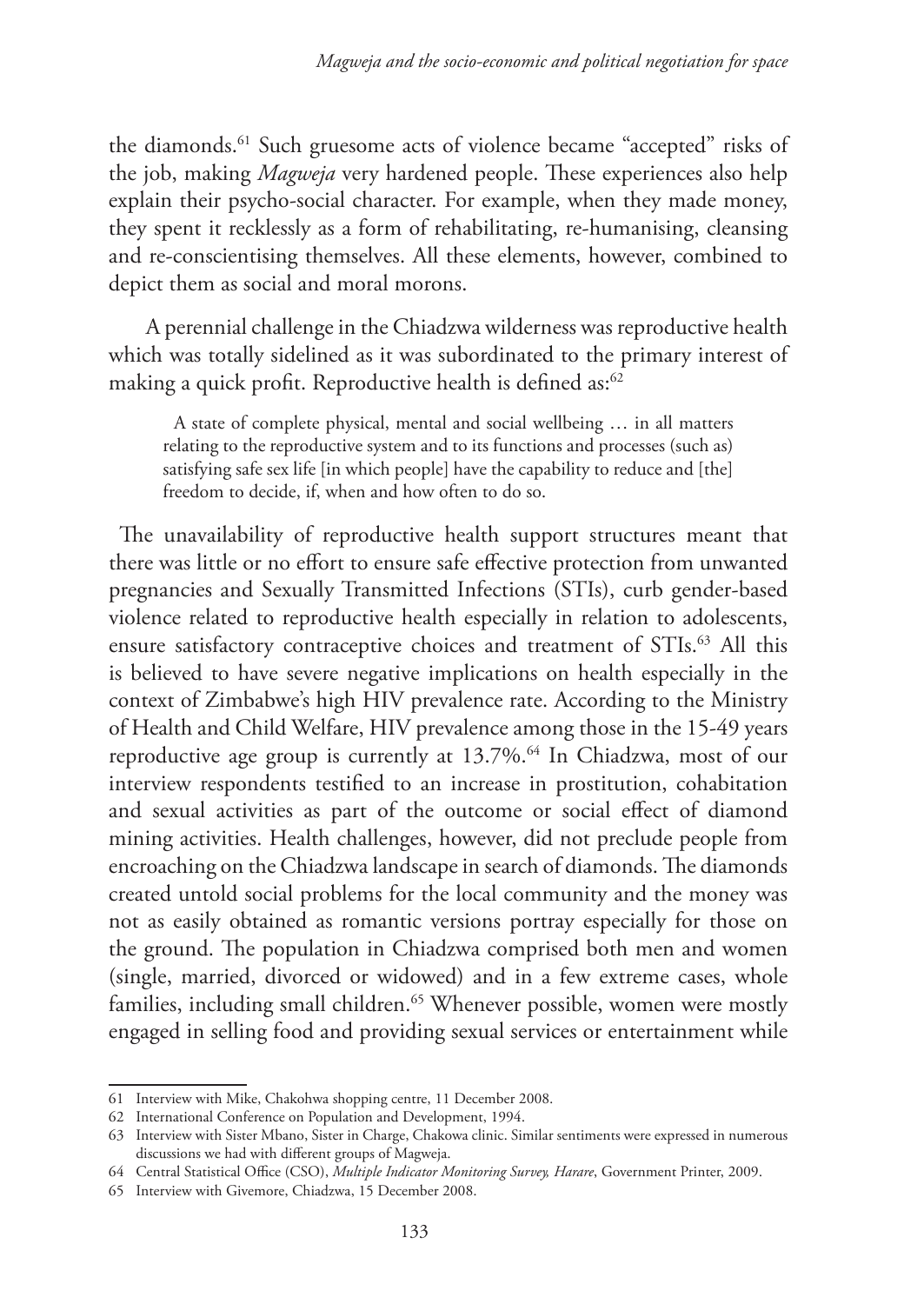a few were involved in the actual diamond panning as well. The latter were known as "magwejelina*"*. Most adolescents of school-going age, both male and female, dropped out of school from the surrounding areas to join in the mining activities.<sup>66</sup>

In some cases, because of the relatively smaller ratio of women compared to men, there were several instances of women with concurrent multiple partners. In most instances, payment for sexual services was in diamond form and to a less extent in cash (US dollars) and other goods. One prominent *gweja*, Givemore, recounted how during his stay in Chiadzwa he had three different sexual partners with whom he inconsistently used condoms and how sometimes he paid his female clients with meat because it was very scarce. Sometimes, he was entertained on a deferred payment basis, promising to pay them only when he had "found" sufficient diamonds to do so. However, more often than not, he never honored his side of the bargain which eventually forced the women to stop asking for payment and cohabited with him or opted for *Magweja* who were willing to pay.<sup>67</sup> Another *gweja*, Samuel, admitted to contracting an STI (whose variety he did not know) twice. In the first instance, he treated it using *maguchu* (home-made traditional herbal concoctions) and the second occasion forced him to visit a clinic. In his view, other than distance, a major deterrent from using recognised or formal health facilities was the negative treatment that they received from health personnel at clinics because they were *Magweja*. 68

Research that has been conducted on some African societies has revealed that adolescents and young adults often engage in pre-marital sexual relationships, either sequentially or simultaneously because of economic need but this has both socio-economic and health risks and Chiadzwa is a prime example of how economic forces shaped reproductive behaviour.<sup>69</sup> Mhloyi and Basset, for instance, argue that many young African women only have a limited ability to reduce the risk of HIV infection because limiting the number of their sexual partners would be equivalent to their social and economic demise.<sup>70</sup> Among

<sup>66</sup> Interview with a group of *Magweja*, Chakohwa Shopping Centre, 23 December 2008.

<sup>67</sup> Interview with Givemore, Chiadzwa, 15 December 2008.

<sup>68</sup> Interview with Samuel, Chakohwa shopping centre, 15 December 2008.

<sup>69</sup> A Carael & C Allen, "'Main' girlfriends, girlfriends, marriage and money: The social context of HIV risk behavior in Sub-Saharan Africa", PSI Research Division Working Paper, 5, *Social Marketing and Communications for Health*, 1997.

<sup>70</sup> M Mhloyi & J Basset, "'Main' girlfriends, girlfriends, marriage and money: The social context of HIV risk behavior in Sub-Saharan Africa", PSI Research Division Working Paper, 5, *Social Marketing and Communications for Health*, 1997.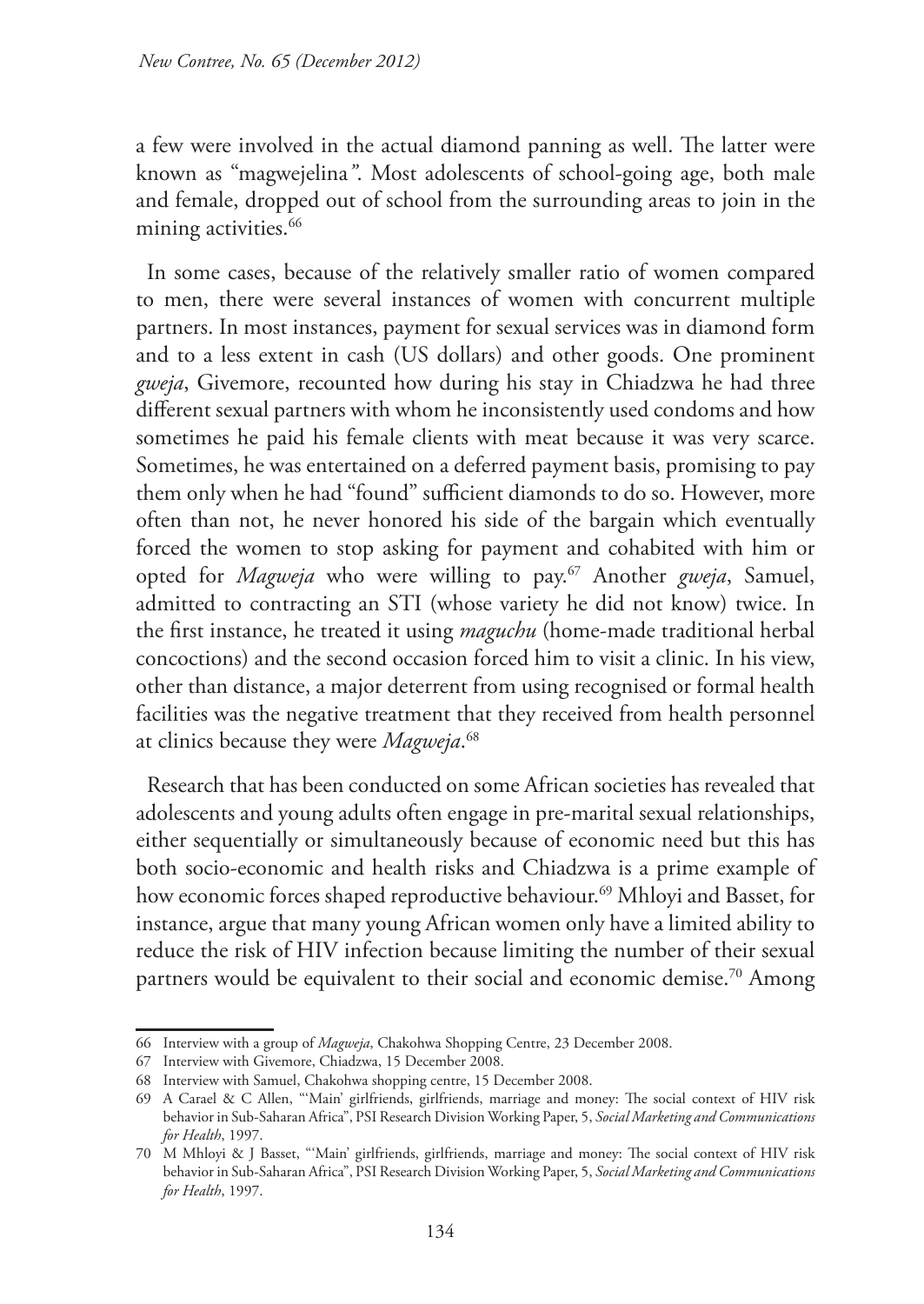our female respondents were commercial sex workers (CSW) who spoke of *kumunda kwaifaya* or how the diamond fields were very rewarding.<sup>71</sup> These women stated that they usually entertained several partners in one night who would pay in diamonds and that by the end of the night, they would have realised a sizeable cache. They argued that commercial sex work paid more than the actual mining because sometimes the miners came back empty handed. Therefore, commercial sex assured them of cash every night as most of them had a big client base.

Most of the female respondents, a number of whom were in some form of domestic and legal union outside Chiadzwa ranging from formal marriage, cohabitation or customary union, were young and doubled as commercial sex workers as well as providers of goods like clothes and food. In some instances, these women entertained male clients who were reluctant to use protection and therefore charged them more by adding a "risk fee" to the normal price after conducting a "visual AIDS test (VAT)".72 The women did not lack knowledge of the dangers associated with reproductive health as Adamchak and other scholars have noted. They state that:<sup>73</sup>

Knowledge about HIV/AIDS is not sufficient to protect individuals. Knowledge must be translated into personal assessment of risk and subsequently into behavioral change. Perceived risk is an individual determination which may be based on a correct identification of very real, actual danger.

The women involed in Chiadzwa commercial sex work were more concerned with survival at that time than they were worried by issues of long-term sustainability. Their actions were shaped by the conditions that impelled a self-imposed confinement on their part in a terrain where hygiene and access to contraception were severely constrained. In the circumstances, ideas of morality were non-essential as sex and sexuality were not sacrosanct and became commonplace. Thus, a combination of material and moral poverty became one of the biggest factors behind arbitrary sexual relations.

It can be noted that the riches amassed from the exploitation of diamonds created an avenue for upward social mobility as well as numerous social challenges resulting in one journalist commenting that, families were broken,

<sup>71</sup> Focus group discussion with *magwejelina* (illegal female diamond miners) and commercial sex workers, Nyanyadzi shopping centre.

<sup>72</sup> Focus group discussion with *magwejelina* and commercial sex workers, Nyanyadzi shopping centre.

<sup>73</sup> SE Adamchak et al., "Knowledge of STIs and AIDS, risk awareness and condom use", *Zimbabwe Further Analysis* (Maryland, 1997).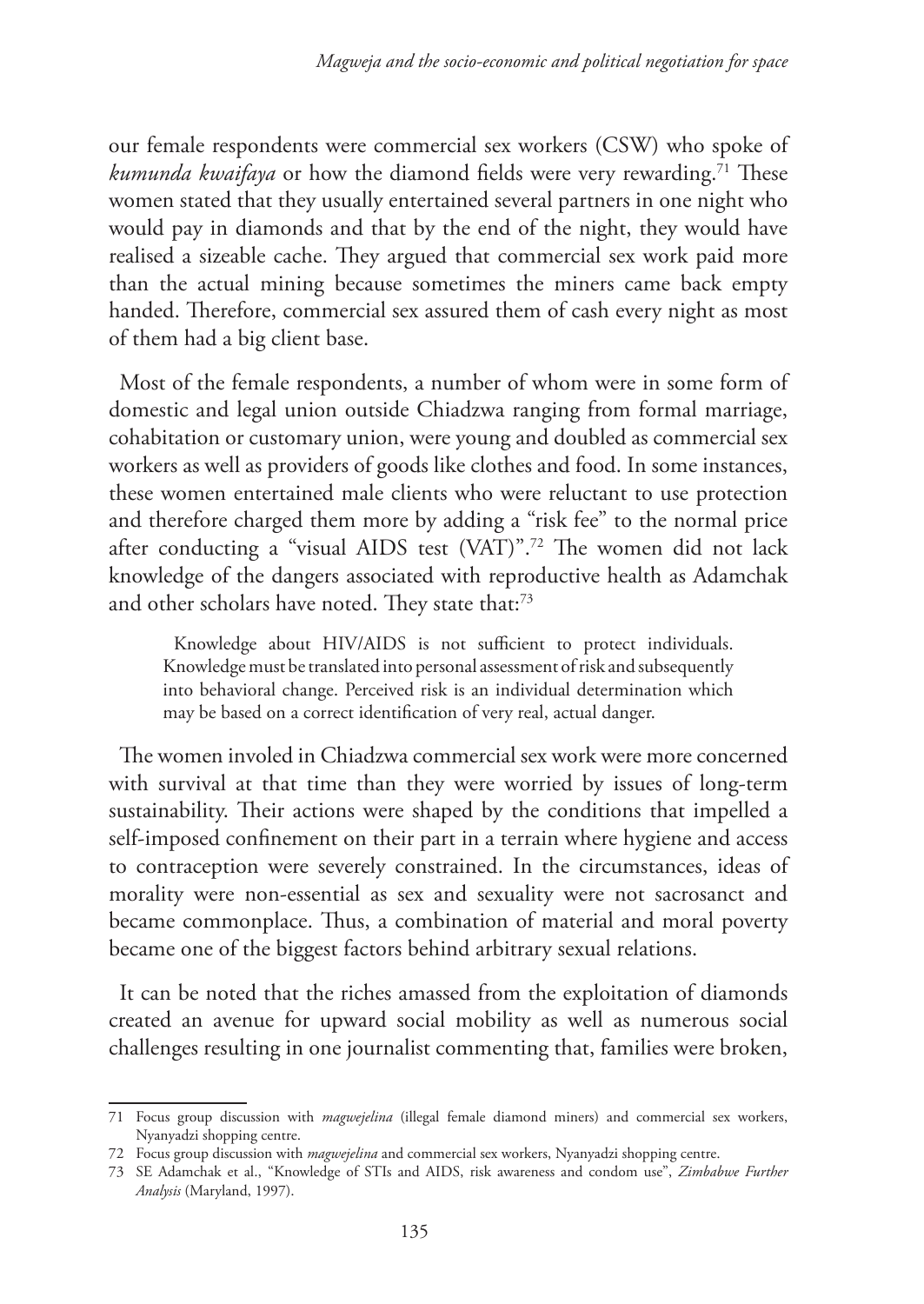while some unwanted pregnancies were conceived, all because of the power of the diamond.74 There were several reported cases of unwanted pregnancies that resulted in illegal abortions and these only came to light as the women hemorrhaged or sustained internal damage and had to be rushed to clinics in the surrounding areas.<sup>75</sup> Faith, one of our female respondents, revealed the problems arising from these abortions as girls aged less than 16 years are considered minors in Zimbabwe and cannot be arrested in cases of abortion.76 She recounted the story of a 15-year old schoolgirl (name not provided) who became the household head after the death of her mother which was also followed by her father moving away. In order to fend for the household, the girl started selling food in the Chiadzwa diamond mining community as well as engaging in commercial sex. She then fell pregnant and the would-be father of the child (a *gweja*) denied responsibility, causing the girl to abort while at school. The fetus was dumped in the school blair toilet where it was subsequently discovered because of the blood stains found in the toilet. The girl, who was taken to the local clinic for treatment or rehabilitation, was later sent home after receiving a stern warning, but the issue was eventually forgotten.77

Chiadzwa appeared to be a source of economic salvation for many who had learnt of the "discovery" of diamonds and possible riches to be accrued there. Yet the narratives from the *Magweja* who were involved in the mining of diamonds are far from romantic. Generally, people outside Chiadzwa were either obsessed by the romantic tales of the rich and famous *Jangolas* or were exposed to the lavish and extravagant lifestyles of successful diamond dealers. Within the hills and diamond fields of Chiadzwa, the scenario was less appealing. The environment was informed by the constant presence of military and law enforcement officers to monitor Chiadzwa on behalf of the State. If called upon to do so, they would implement violent operations against different categories of people exploiting opportunities that arose in Chiadzwa, especially the *Magweja*. These developments imposed corporeal effects of a major magnitude to those stationed or confined within Chiadzwa. They risked, among other things, illness, injury and death in pursuit of a lucrative diamond find. While some degree of cooperation between the police and army personnel with *Magweja* sometimes existed, their relationship

<sup>74</sup> "Is Marange the biblical Canaan?" *The Manica Post*, 9 November 2007.

<sup>75</sup> Interview with Sister Mbano, the sister in charge at Chakohwa clinic, 15 December 2008.

<sup>76</sup> Interview with Faith, a food vendor, Chakohwa shopping centre, 11 December, 2008.

<sup>77</sup> Focus group discussion with *magwejelina* and commercial sex workers, Nyanyadzi shopping centre. Faith was one of the respondents.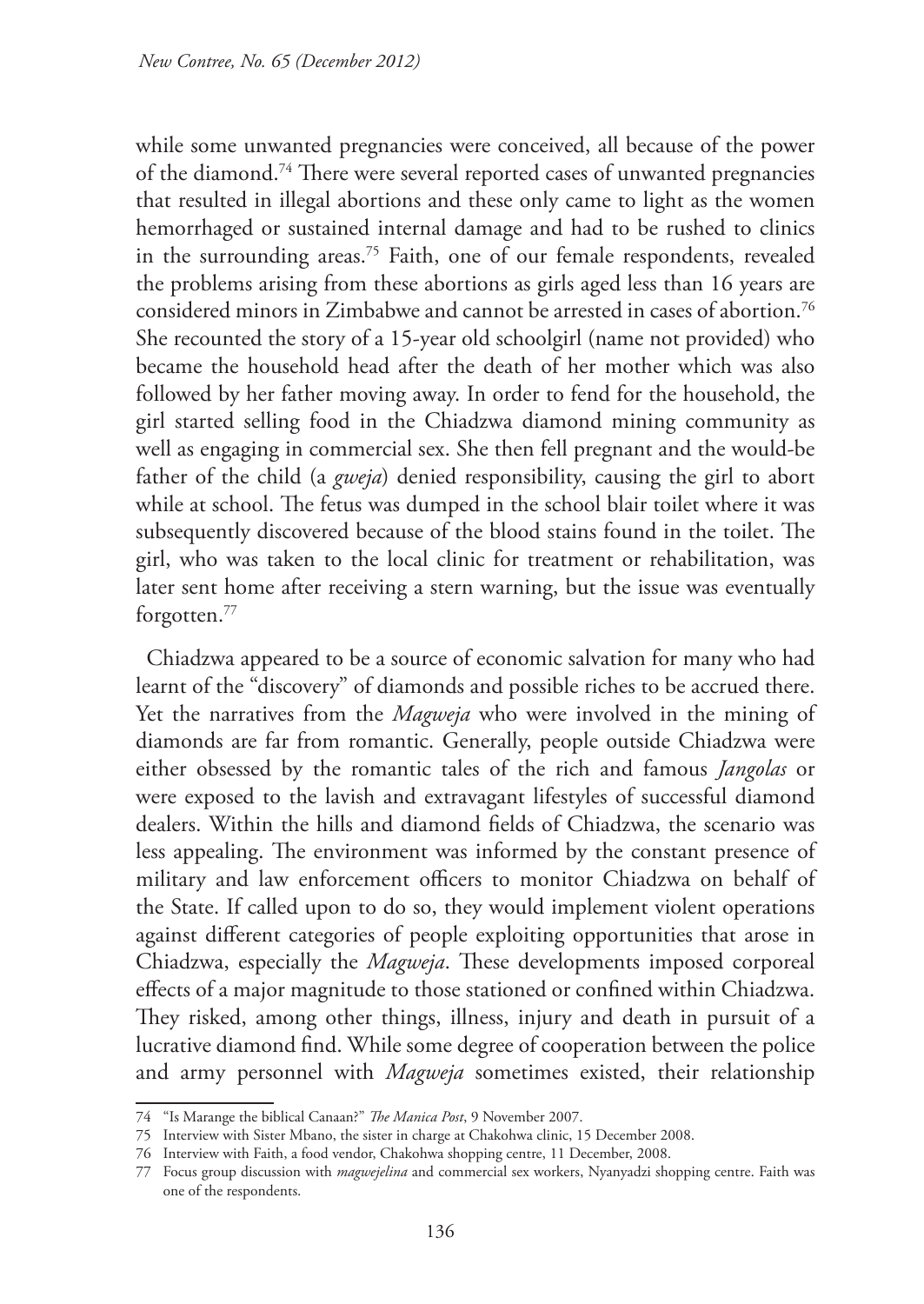tended to be increasingly informed by violence. As such, *Magweja* evolved navigational skills to evade authority in the hills. They also utilised their influence to manipulate ZANU-PF political anxieties and bribe poorly paid soldiers and police stationed at Chiadzwa to negotiate entrance and operate in the diamond fields. The process of gaining access to this arena was akin to voluntary confinement as any activities within the hills and fields of Chiadzwa were informed by a violent co-existence with state monitoring and control apparatus.

# **Conclusion**

In conclusion, therefore, this article has demonstrated that the lifestyles of the artisanal diamond miners are perfect examples of new survival strategies by people who had no previous training in complying with their chosen profession. The *Magweja's* adaptation and survival strategies were informed by the conditions that obtained in the diamond fields. They devised skills of adjusting to difficult mining conditions, but these were however matched if not exceeded by various responses from state policing agents. Thus, although the adaptation of the *Magweja* in creating an income which emerged in the context of some state agencies' misuse of power in Zimbabwe had the effect of tarnishing the image of the state, it nevertheless revealed great resilience by these informal miners who were striving to navigate the hills that imposed voluntary confinement on them. It also illustrates *gweja* tenacity in their socio-economic and political negotiation for space in the diamond mining landscape of Chiadzwa in the period 2006 to 2009.

The nascent community which was expelled in early 2009 had to reformulate their perceptions of humanity, health, reproductive health, spirituality and other societal values given the conditions they were subjected to. Chiadzwa altered these realities and created negative legacies with long lasting effects. Children were forced to become adults as they found themselves working indefatigably in Chiadzwa hoping to make a diamond find to take back home. The violence associated with the activities in the diamond fields occurred at various levels which included being exposed to an open environment and the vagaries of the weather for extended periods of time, the violence unleashed by the police, soldiers, and *magombiro* coupled with the sheer stress of sometimes staying in the fields without making a find. The state ignored these challenges, but those coming out of Chiadzwa tended to face many psycho